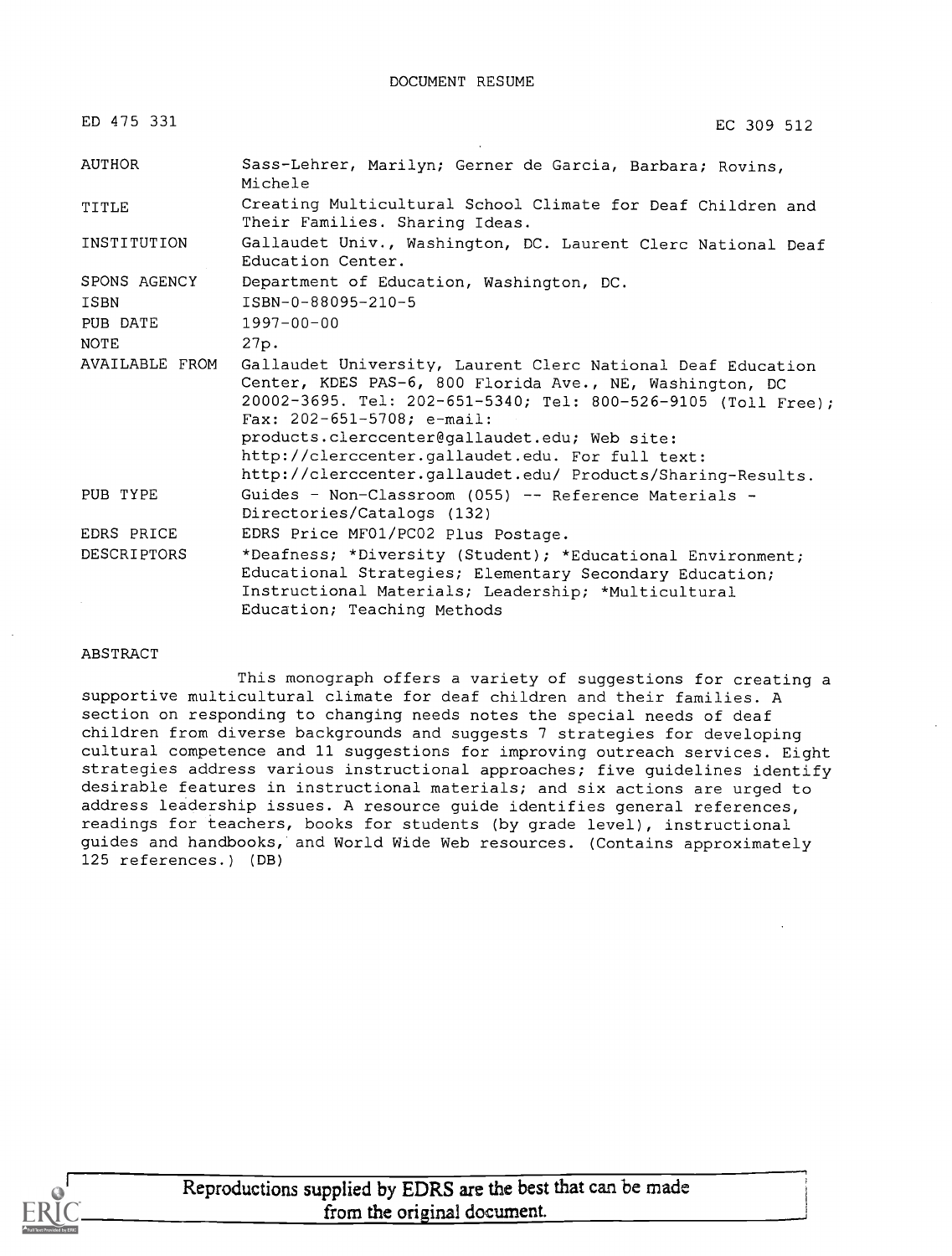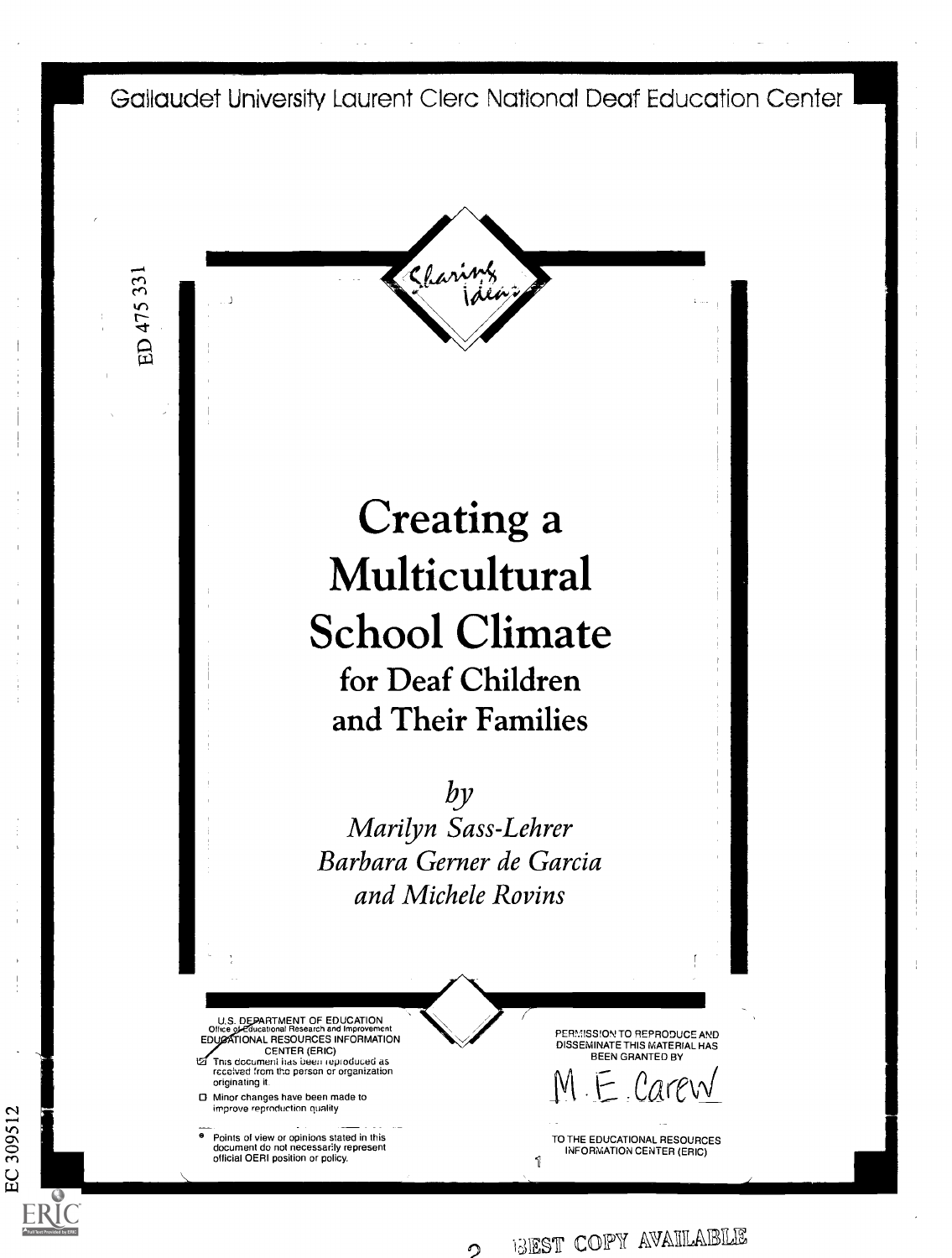# Creating a Multicultural School Climate for Deaf Children and Their Families

by Marilyn Sass-Lehrer Barbara Gerner de Garcia and Michele Rovins

Laurent Clerc National Deaf Education Center Gallaudet University, Washington, D.C.

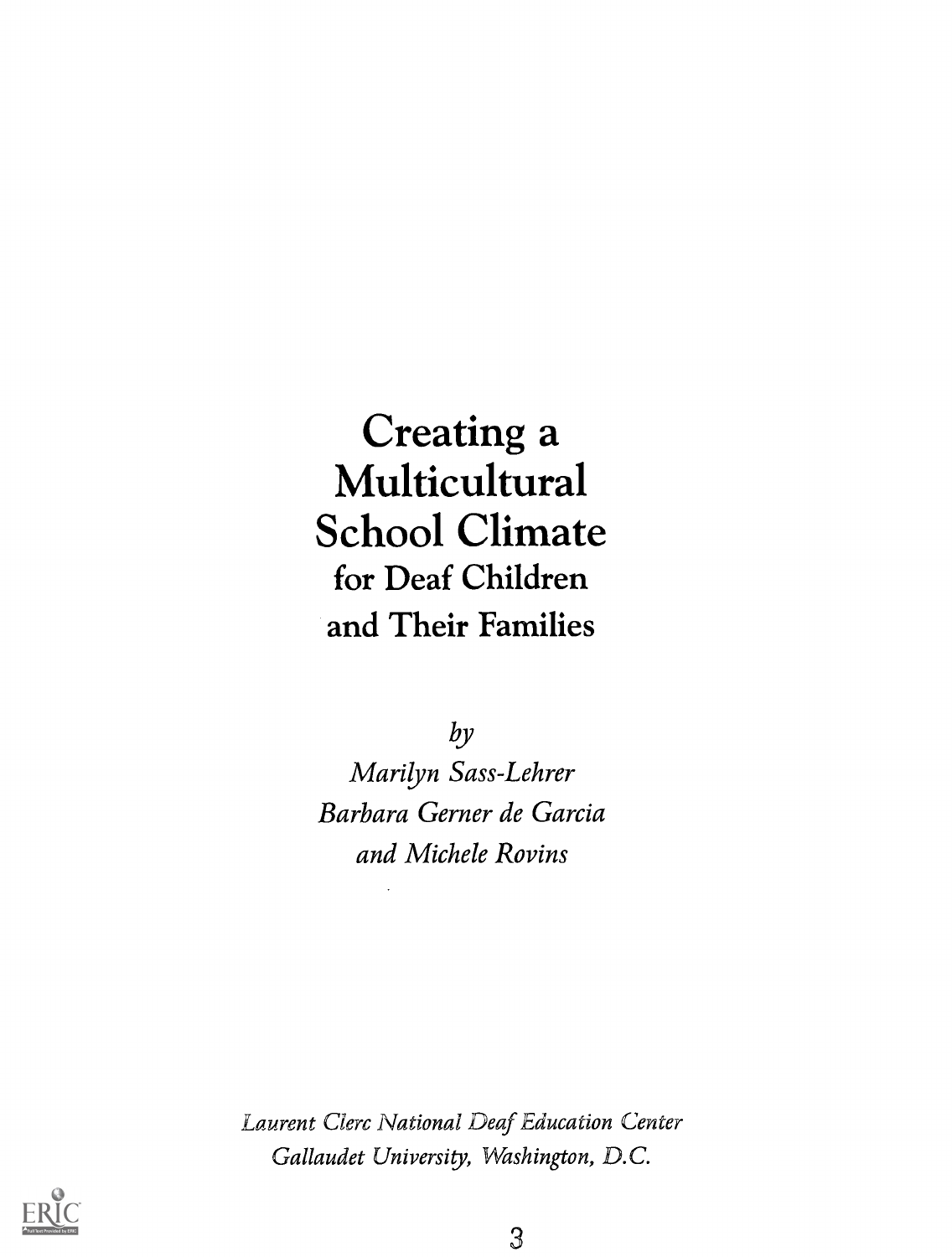READERS ARE ENCOURAGED TO COPY AND DISSEMINATE THIS PAPER! Individuals and organizations are free to copy and disseminate this paper given the following conditions: 1) the paper is disseminated in its entirety, including cover and copyright page; 2) excerpts of the paper may be disseminated if the copyright and ordering information below is clearly stated in the first page of the copy or Web site page and a header or footer stating the author and title is clearly shown on each folio; 3) any monies collected will be limited to recovery of costs for reproducing; and 4) the Clerc Center is notified of your intention to disseminate the paper and the number of individuals who are likely to receive it (see contact information below).

#### WEB SITE DOWNLOADING ALSO AVAILABLE!

This paper may also be downloaded free of charge from the Laurent Clerc National Deaf Education Center Web site (http://clerccenter.gallaudet.edu) and copied or disseminated electronically given adherence to the conditions above.

> Copyright © 1997 by Pre-College National Mission Programs Gallaudet University, Washington, D.C. All rights reserved. ISBN: 0-88095-210-5

To receive additional copies of this document, or a complete listing of other Clerc Center publications, please contact:

> National Deaf Education Network and Clearinghouse Product Inquiries KDES PAS-6 800 Florida Avenue, NE Washington, DC 20002-3695 800-526-9105 (V/TTY), 202-651-5340 (V/TTY), or 202-651-5708 (Fax) E-mail: Marteal.Pitts@gallaudet.edu

Gallaudet University's Laurent Clerc National Deaf Education Center is pleased to disseminate the information and perspectives contained in its Sharing Ideas series. The activities reported in this publication were supported by federal funding. Publication of these activities shall not imply approval or acceptance by the U.S. Department of Education of the findings, conclusions, or recommendations herein.

Gallaudet University is an equal opportunity employer/educational institution and does not discriminate on the basis of race, color, sex, national origin, religion, age, hearing status, disability, covered veteran status, marital status, personal appearance, sexual orientation, family responsibilities, matriculation, political affiliation, source of income, place of business or residence, pregnancy, childbirth, or any other unlawful basis.

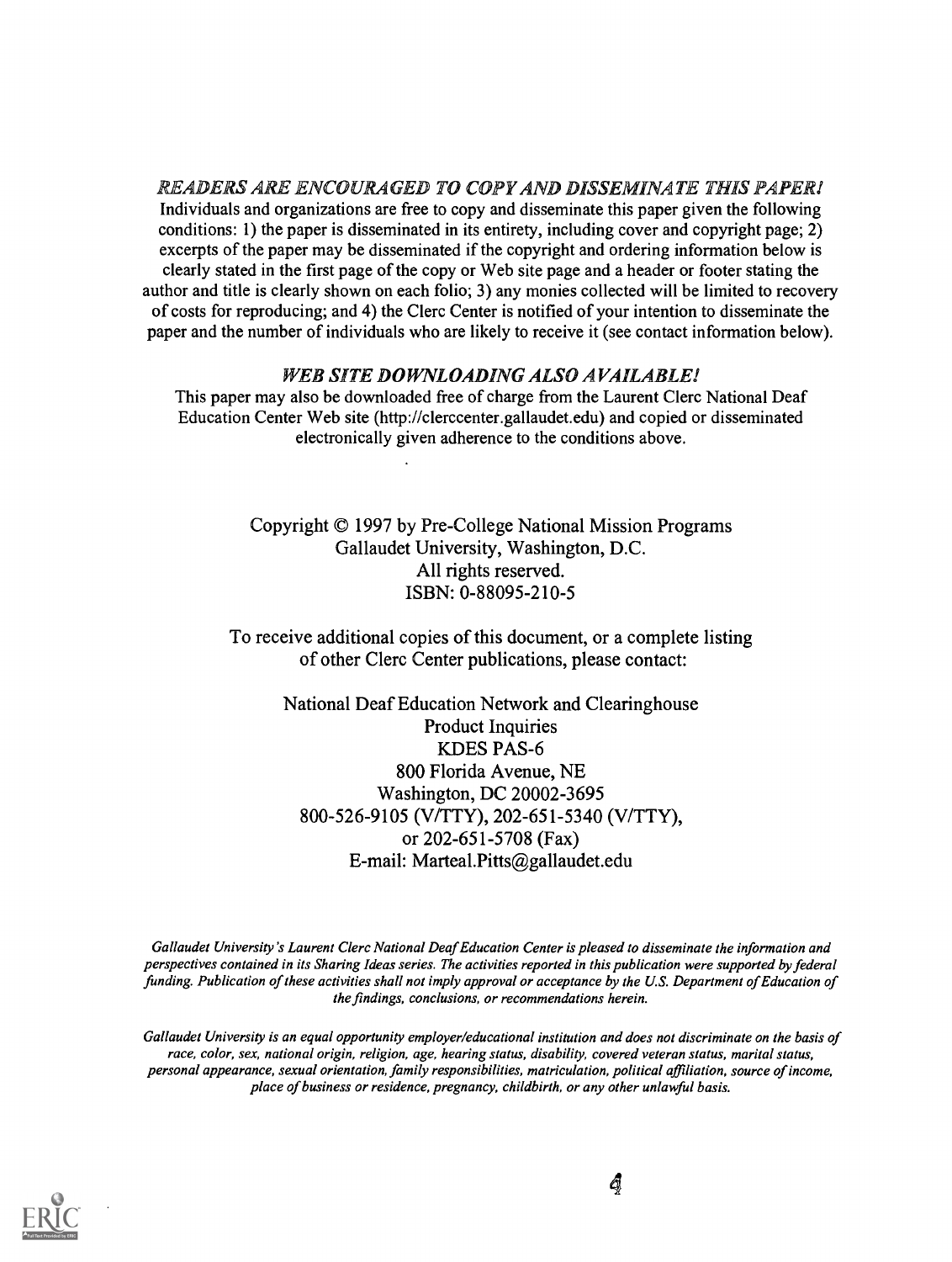# Table of Contents

| Creating a Multicultural School Climate: Introduction 1 |
|---------------------------------------------------------|
|                                                         |
|                                                         |
|                                                         |
|                                                         |
|                                                         |
|                                                         |
|                                                         |
|                                                         |
|                                                         |
|                                                         |
|                                                         |
|                                                         |
|                                                         |



<u>et as a studente</u>

 $\mathbb{S}_{\text{iii}}$ 

 $\frac{1}{2}$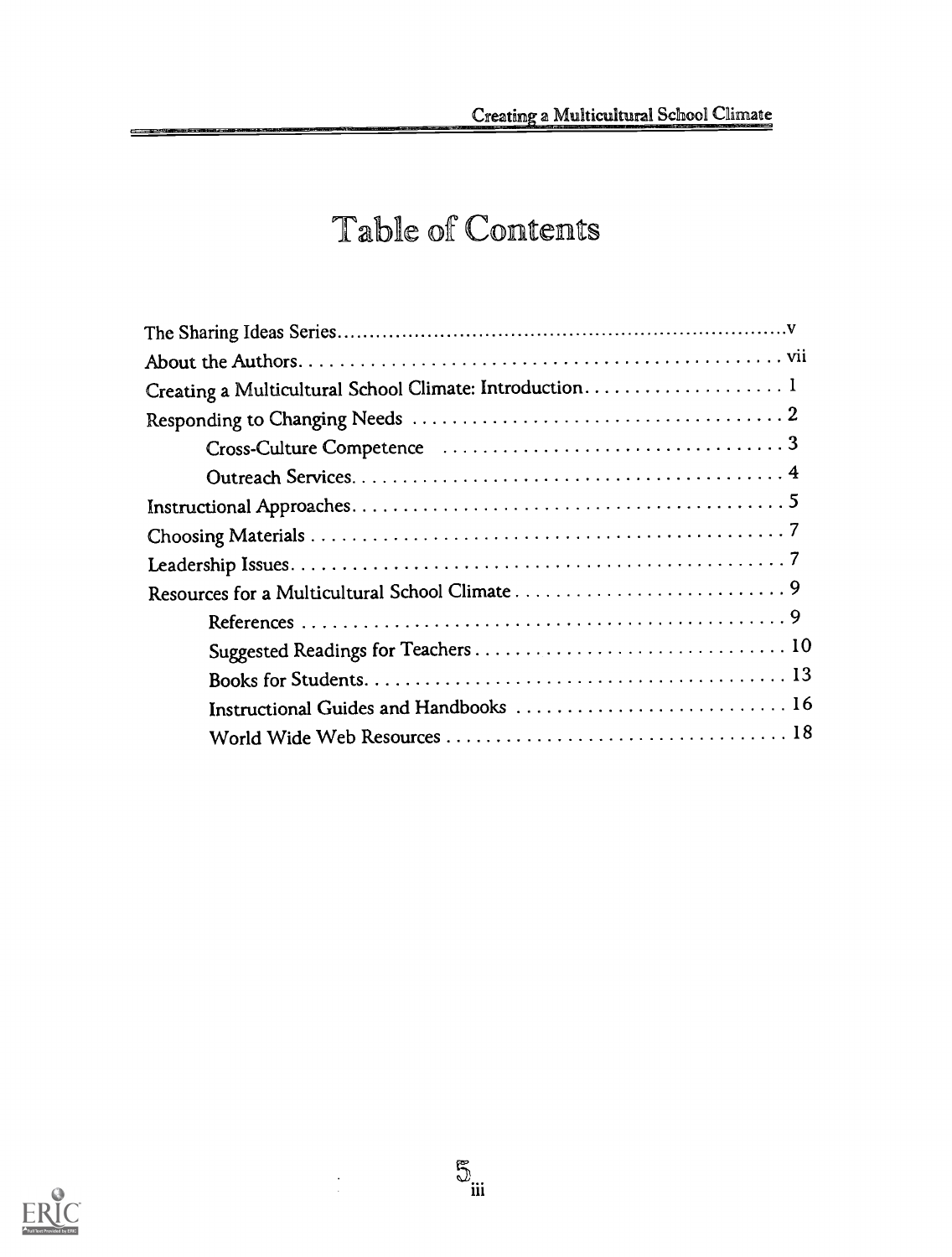# Sharing Ideas

The Laurent Clerc National Deaf Education Center's (formerly Pre-College National Mission Programs) "Sharing Ideas" series is comprised of working or occasional papers and videos of interest to parents and teachers of deaf and hard of hearing children, researchers, school administrators, support service personnel, and policy makers. Works in the series are often prepared for a specific 'occasion,' and include papers, presentations, or final reports that address a need in the field or contribute to the growing body of knowledge about educating deaf and hard of hearing children. The intent of the series is to act as a clearinghouse for sharing information from a number of sources.

These widely disseminated papers cover a broad range of timely topics, from describing innovative teaching strategies to reviewing the literature in an area of inquiry to summarizing the results of a research study. In every case, there is a common focus: improving the quality of education for children who are deaf or hard of hearing. The Clerc Center welcomes feedback about the concepts presented, particularly in the case of `working papers,' which often represent works in progress or express the views or experiences of an author.

Researchers, graduate students, parents, and teachers are encouraged to send proposals for review and possible inclusion in the Sharing Ideas series. Submissions to the series are reviewed by content experts before acceptance for publication as Clerc Center products.



 $\mathbf{v}$ 

6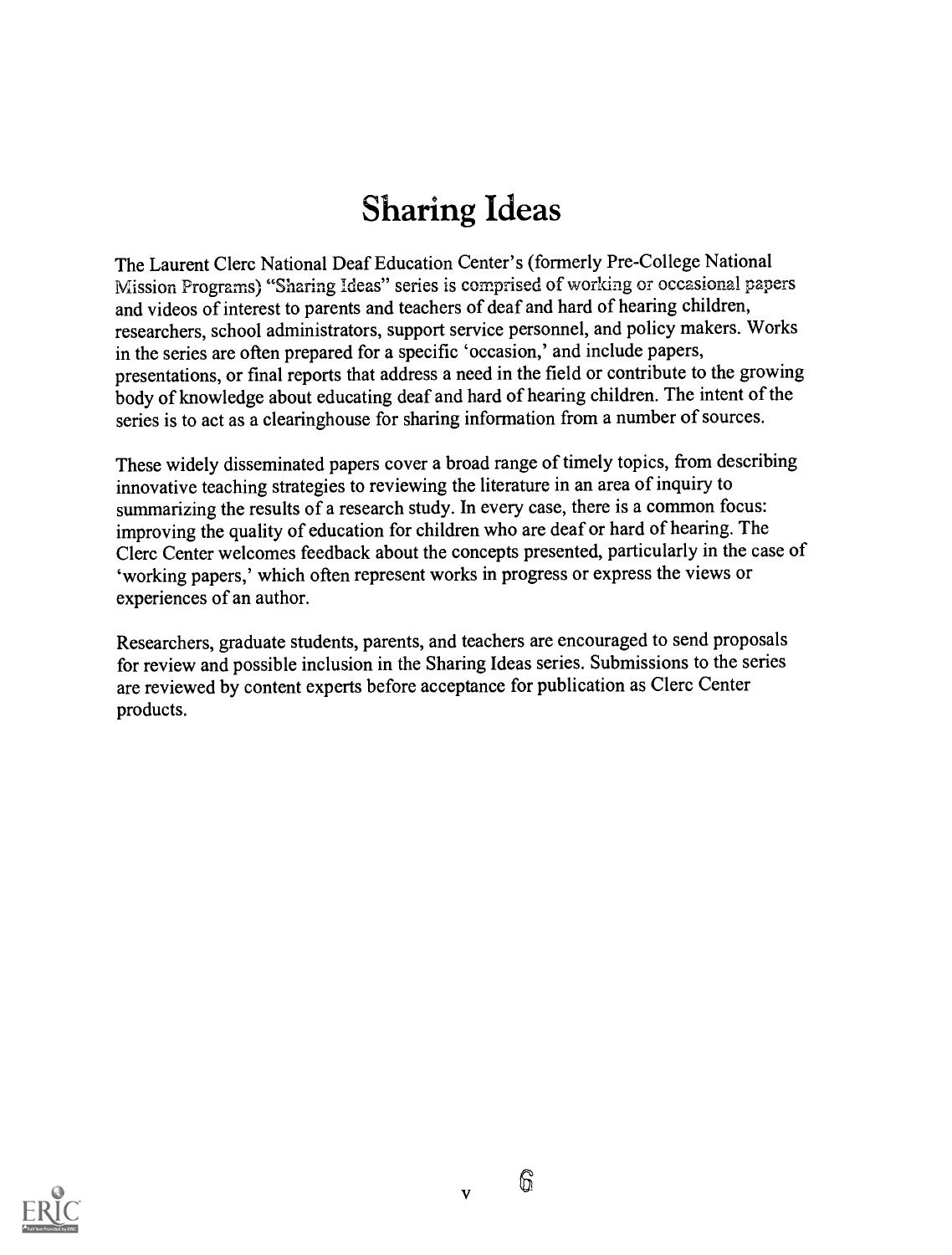### About the Authors

### Marilyn Sass-Lehrer

Marilyn Sass-Lehrer is a Professor of Education at Gallaudet University and Project Director for the Family-Centered Early Education specialization in the teacher preparation program. Her school-based experience includes working in schools for the deaf as well as public school programs with children and their families. Dr. Sass-Lehrer is actively involved in professional organizations that promote professional development and projects that promote partnerships between families and schools. Her publications cover topics such as teacher competencies, diversity, and family-centered early education, and her research interests include support services for families with young children who are deaf or hard of hearing.

### Barbara Gerner de Garcia

Barbara Gemer de Garcia, Ed.D. is an Associate Professor in the Department of Educational Foundations and Research, Gallaudet University. She previously worked as Program Coordinator and teacher in the Hispanic Deaf Program of the Horace Mann School for the Deaf in Boston, Massachusetts. She teaches multicultural education courses at Gallaudet and is Project Director of Project THREADS, funded by the U.S. Department of Education to increase the multicultural competence of inservice teachers of the deaf.

### Michele Rovins

Michele Rovins is a Program Associate for the Federal Resource Center for Special Education at the Academy for Educational Development. Her primary responsibilities include writing/editing and website maintenance. She recently spent time working on a variety of technology and deafness-related research grants specifically related to closed captioning and American Sign Language. She received a Master's degree in Deaf Education from Gallaudet University.

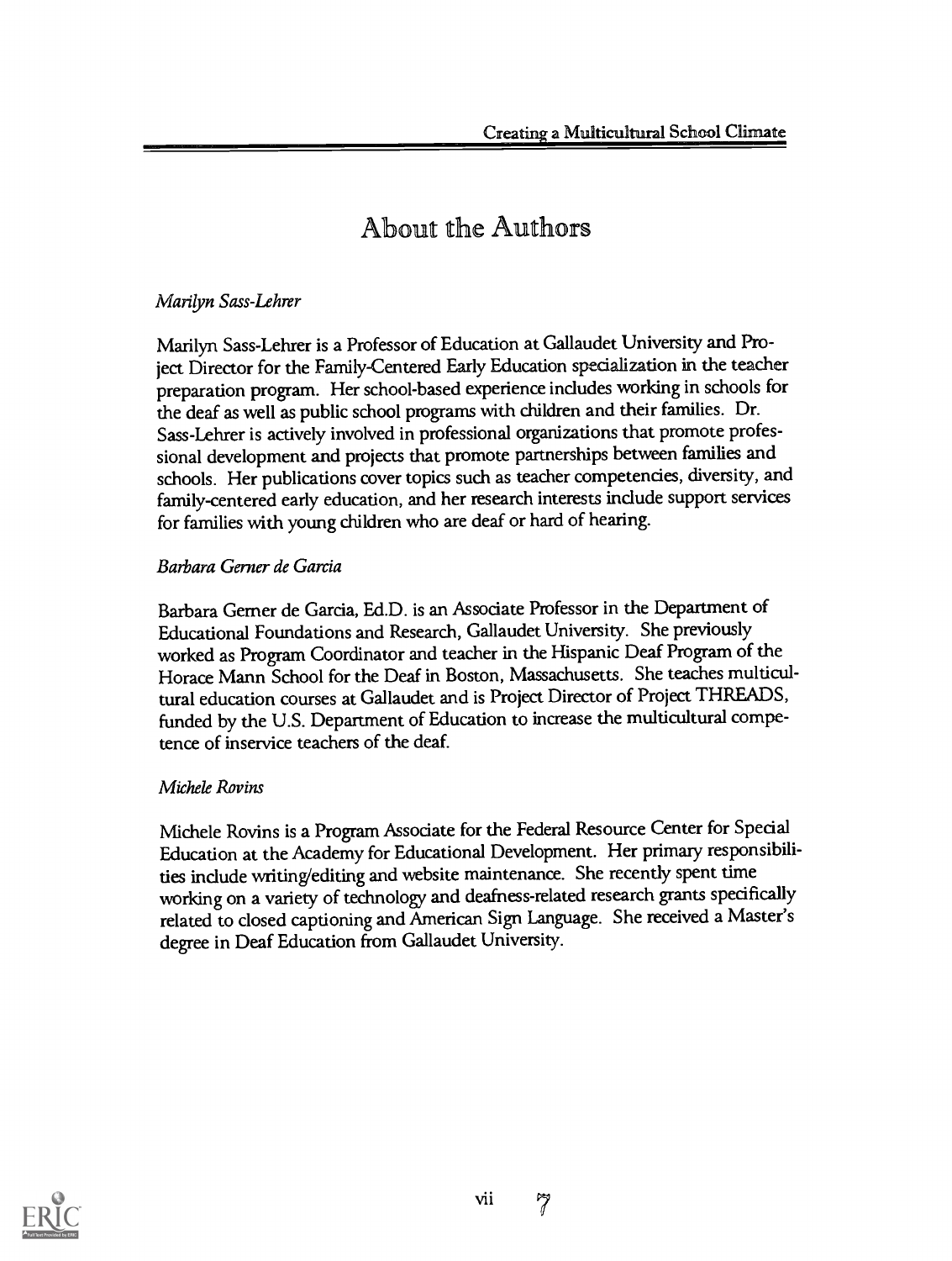## Creating a Multicultural School Climate for Deaf Children and Their Families

How well do you know your students? Most teachers can probably describe their students' academic and linguistic strengths and needs, but how much do we really know about their families, their backgrounds, traditions and values? As schools become more and more ethnically diverse, educators are likely to be less and less familiar with the experiences their students bring to the classroom.

Rapid demographic changes are altering the face of education in the United States. There are indications that students who are deaf may be even more diverse than the general school-age population. An annual survey from the Center for Assessment and Demographic Studies at Gallaudet University in 1992-1993 indicated that approximately 40 percent of youngsters in programs for deaf students were from racial, linguistic, and ethnic backgrounds that differed from the majority white, English-speaking culture (Schildroth & Hotto, 1994).

Given the growing diversity found in schools and programs for youngsters who are deaf, the term "minority deaf" is no longer useful (Jordan, 1990). "Multicultural deaf' better reflects the new reality. Multicultural deaf children and adults face the challenge of coping with at least three different cultures—their own ethnic or racial groups, the Deaf community, and the mainstream—still predominantly white, middle-class, and hearing.

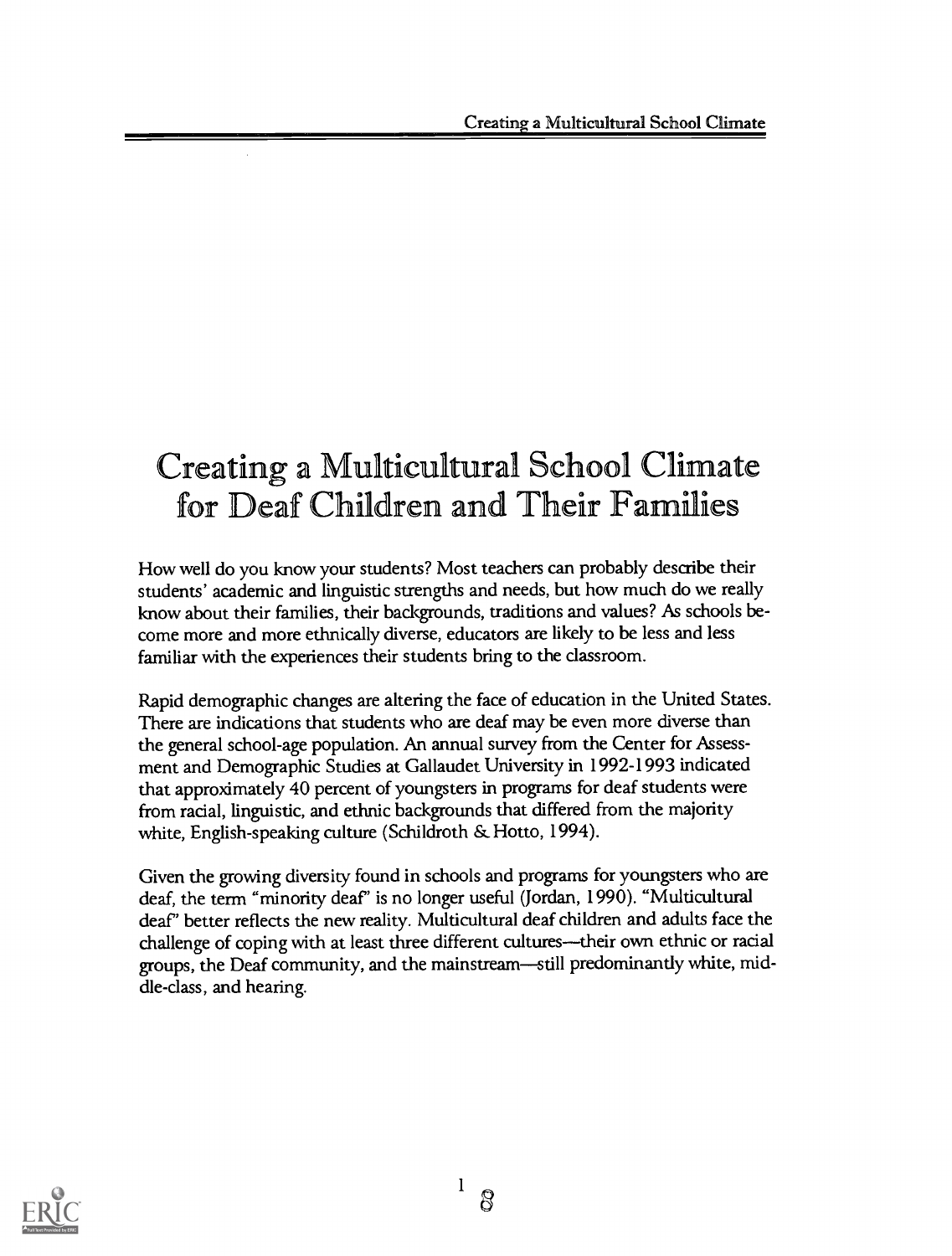## Responding to Changing Needs

A 1988 report from the Commission on the Education of the Deaf, Toward Equality, and the 1989 work by Johnson, Erting & Liddell, Unlocking the Curriculum, fostered an ongoing debate regarding the status of education for deaf and hard of hearing students in this country. Missing from that debate is an analysis of the achievements of multicultural deaf children (Gemer de Garcia, 1992). Neither of those major reports, for example, addresses the academic performance of African-American deaf children, whose achievements fall below those of white deaf children, nor of Hispanic deaf children, who achieve at the lowest level of all (Cohen, Fischgrund & Redding, 1990).

In responding to the needs of children from diverse backgrounds, educators can take advantage of the vast literature and resources available on bilingual and multicultural issues in education. While written with a hearing population in mind, much of that information is also relevant to the situations of deaf children and their families.

Educators of children and youth who are deaf may have an even greater responsibility to create environments that value and respond to a multiplicity of perspectives and learning styles. Communication barriers often prevent deaf children in hearing families from acquiring a complete understanding of the accepted values, traditions and behaviors of the cultures into which they were born (Henderson & Henderschott, 1991). Schools can create vital cultural and linguistic links for families, students, and communities.

Multicultural education, however, provides far-reaching benefits for students from every kind of background. Youngsters from society's "mainstream" also thrive in schools that model respect and appreciation for diversity, helping them develop skills for learning and interacting in a culturally diverse society.

Is your school culturally competent? How well does the faculty of your program understand the multiple perspectives your students bring to school? Are your outreach activities and educational services inviting and fully accessible to families? Are the curricula, instructional approaches, and materials used in your program selected with a view to helping all of the students participate in the society of the future? Is there a commitment to creating an environment that represents every facet of the school community, one that encourages full participation?



<sup>2</sup> 9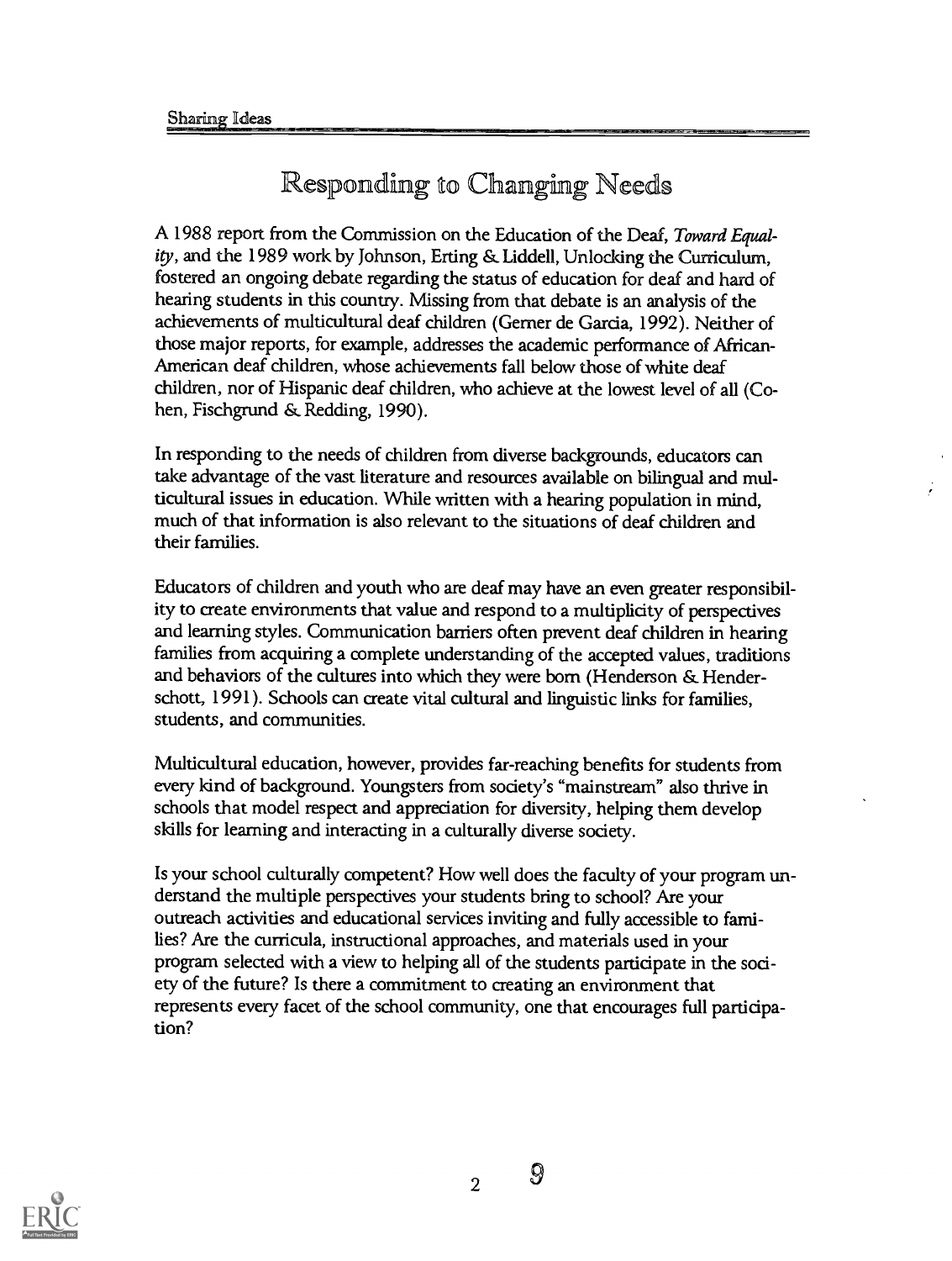The following guidelines, based on the research literature and the experiences of the authors, are designed to help educators build a multicultural learning environment for students and their families.

### Cross-Culltural Competence

The development of cultural competence is a process; the goal is for every member of the school community to demonstrate respect and appreciation for diverse traditions, beliefs, lifestyles, and languages. It also assumes the ability of educators to translate that understanding and sensitivity into practical skills for working and interacting with people from a variety of cultures to build bridges between families, students, communities, and schools.

Lynch & Hanson (1992) suggest the following strategies for developing cultural competence:

- Develop a clear understanding of your own beliefs, values, and practices, and how they are influenced by culture.
- Gather information about the cultures of individuals and groups represented among the populations you serve.
- Recruit help from bicultural individuals as guides to specific customs and practices.
- Participate in the activities of members of other cultural groups.
- At a minimum, learn a few common phrases in the languages of families with whom you work.
- Recognize differences in the communication styles of various cultures; learn to communicate in culturally appropriate ways.
- When disagreements occur, show respect and make a sincere effort to understand other perspectives.

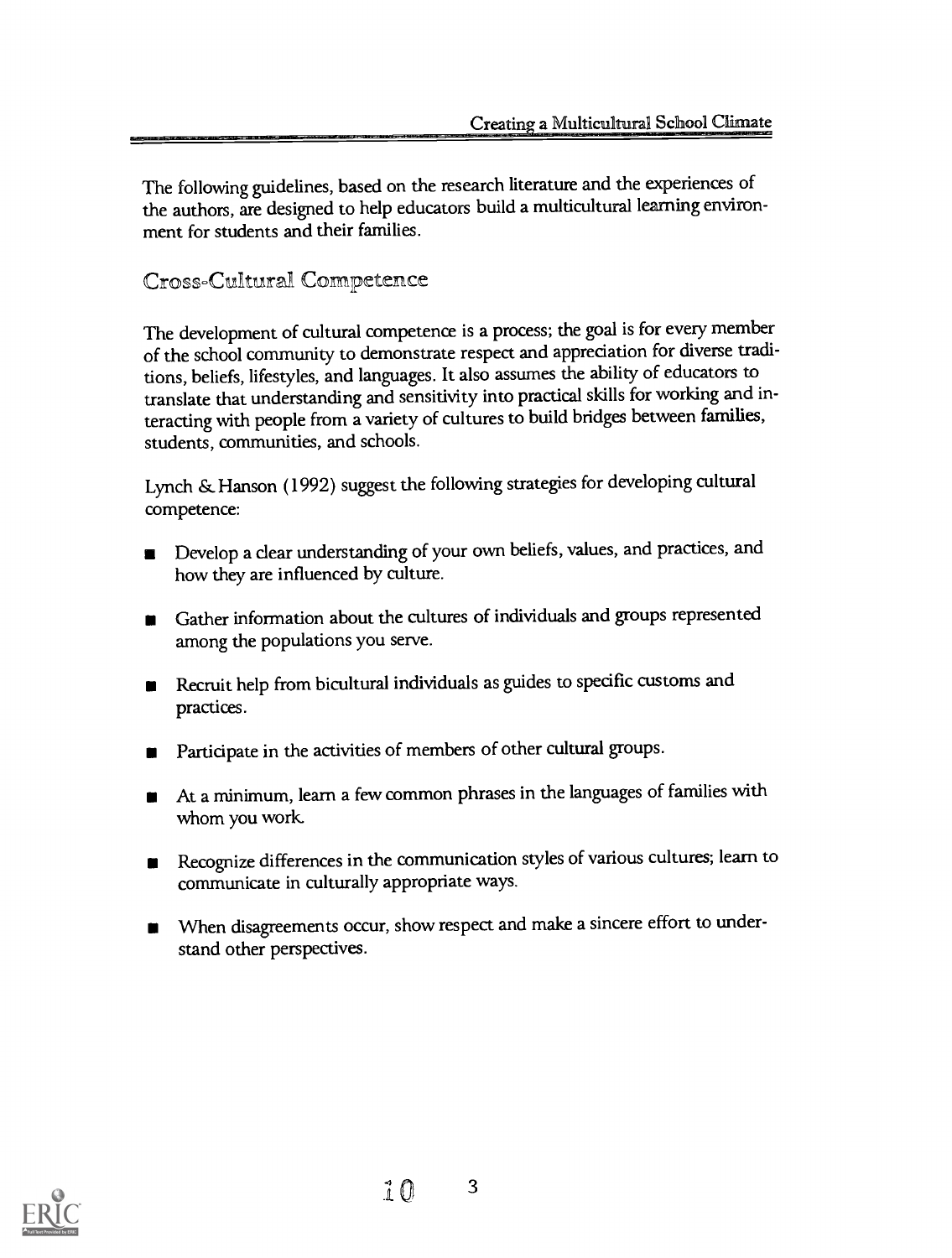### Outreach Services

Barriers to providing families with information and services arise when professionals and school programs respond inadequately to cultural or linguistic differences. Schools need to establish routine practices that will minimize misunderstandings and improve the accessibility of programs and services to all members of the community. Family members are more likely to develop an understanding of the deaf experience and to become involved in school-sponsored activities when school personnel develop and use culturally sensitive approaches.

For every family, ways of adjusting to and accommodating a child who has disabilities, including deafness, are influenced by the family's basic values and beliefs. Cultural values and family structures or roles may affect the family's responses to professional intervention or school expectations, and may provide insight into how and with whom the school should communicate.

In some families, for example, the male head of the household or a grandparent rather than the mother-may be the appropriate person with whom to discuss a child's progress and program recommendations. The child's mother may be unwilling or unable to make decisions, or even to communicate directly with professionals in the school.

Lack of participation or "enthusiasm" may be the result of many factors, including lack of trust in educational or other public institutions, or a history of negative experiences with schools and public services. It may also indicate high levels of stress for family members, overwhelmed by the dual struggles of trying adapt to the dominant culture and to understand the implications of their child's deafness (Fischgrund, Cohen, Clarkson, 1987).

The following suggestions may help improve home/school relationships and encourage greater participation of families who are not part of the mainstream culture.

- Provide translations of printed information for parents, including school and  $\blacksquare$ program brochures, newsletters, and announcements of special events.
- Provide language interpreters to assure full access to all school functions and  $\blacksquare$ programs.
- Be specific about ways in which parents can get involved in their children's edu-■ cation.

4

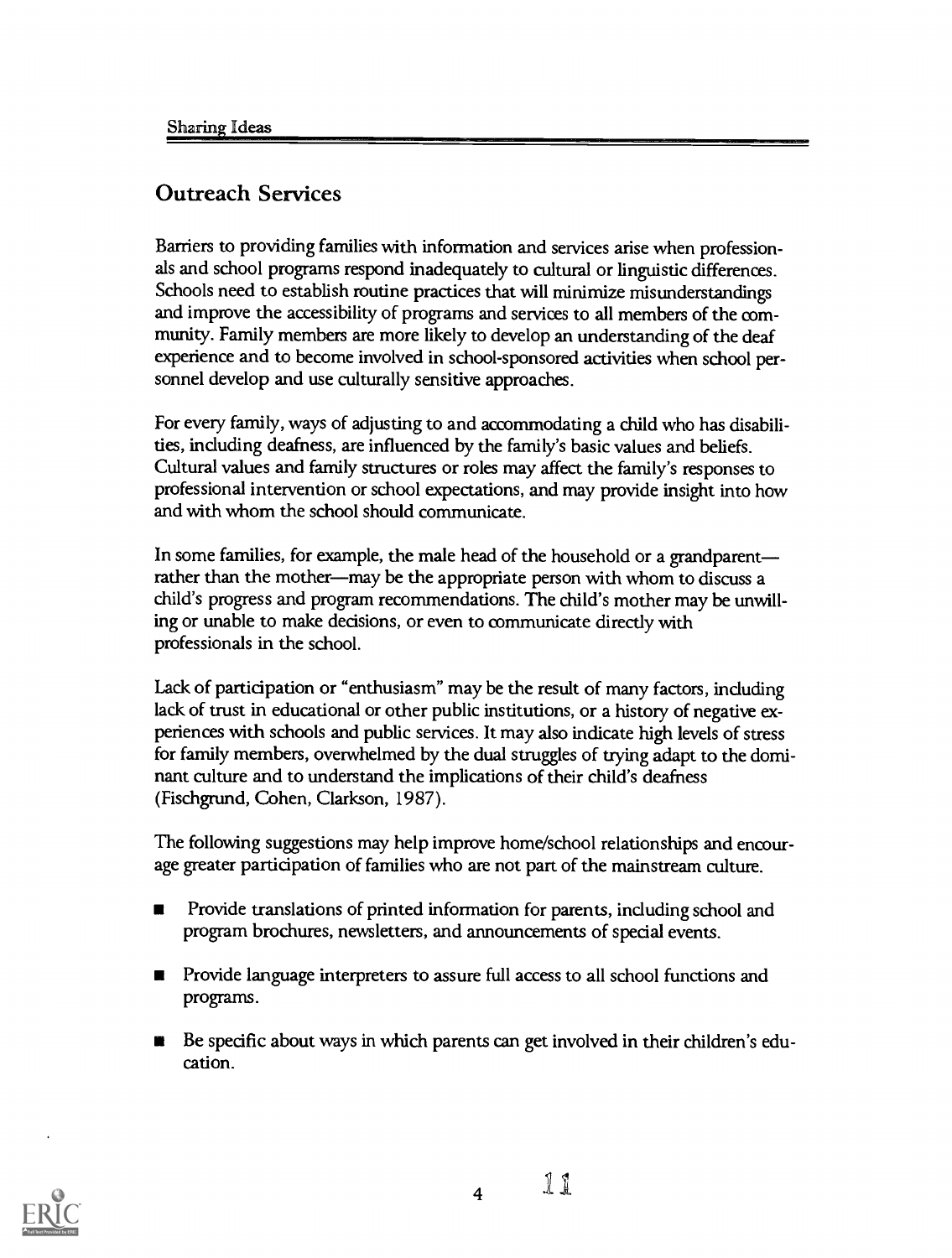- Develop trusting, personal relationships with families.
- Offer opportunities for parents from various language groups or ethnic communities to meet and form support groups; for example, set up groups of Hispanic or Asian parents.
- Develop an advocacy system to help parents express their views, even when those views differ from those of the school, educational professionals, or other parents.
- Arrange community meetings to share information about school programs, resources and services.
- Make it easier for families to attend school functions by providing transportation and child care.
- Organize "buddy systems" to welcome new students and their families to the school.
- Schedule events on days and times that are likely to attract all members of the school community.
- Plan school events and programs in consultation with individuals from the vari-П ous communities associated with the school.

## Instructional Approaches

Creating a multicultural school climate entails an analysis of curricula and instructional approaches as well as the materials and resources available to students. Rather than designing specific study units that focus on single cultures, or acknowledging various groups of people only on designated holidays—Martin Luther King's birthday, for example—work toward multicultural consciousness in all areas of the curriculum.

A multiculturally responsive classroom environment encourages students to appreciate diversity, to develop awareness of the needs of others, and to demonstrate respect for individual differences. The challenge is to design learning activities that encourage students to be sensitive to others, to employ critical thinking, to over come negative attitudes, and to develop a positive self-identity, based on their own strengths rather than on the weaknesses of others (Derman-Sparks, 1989).

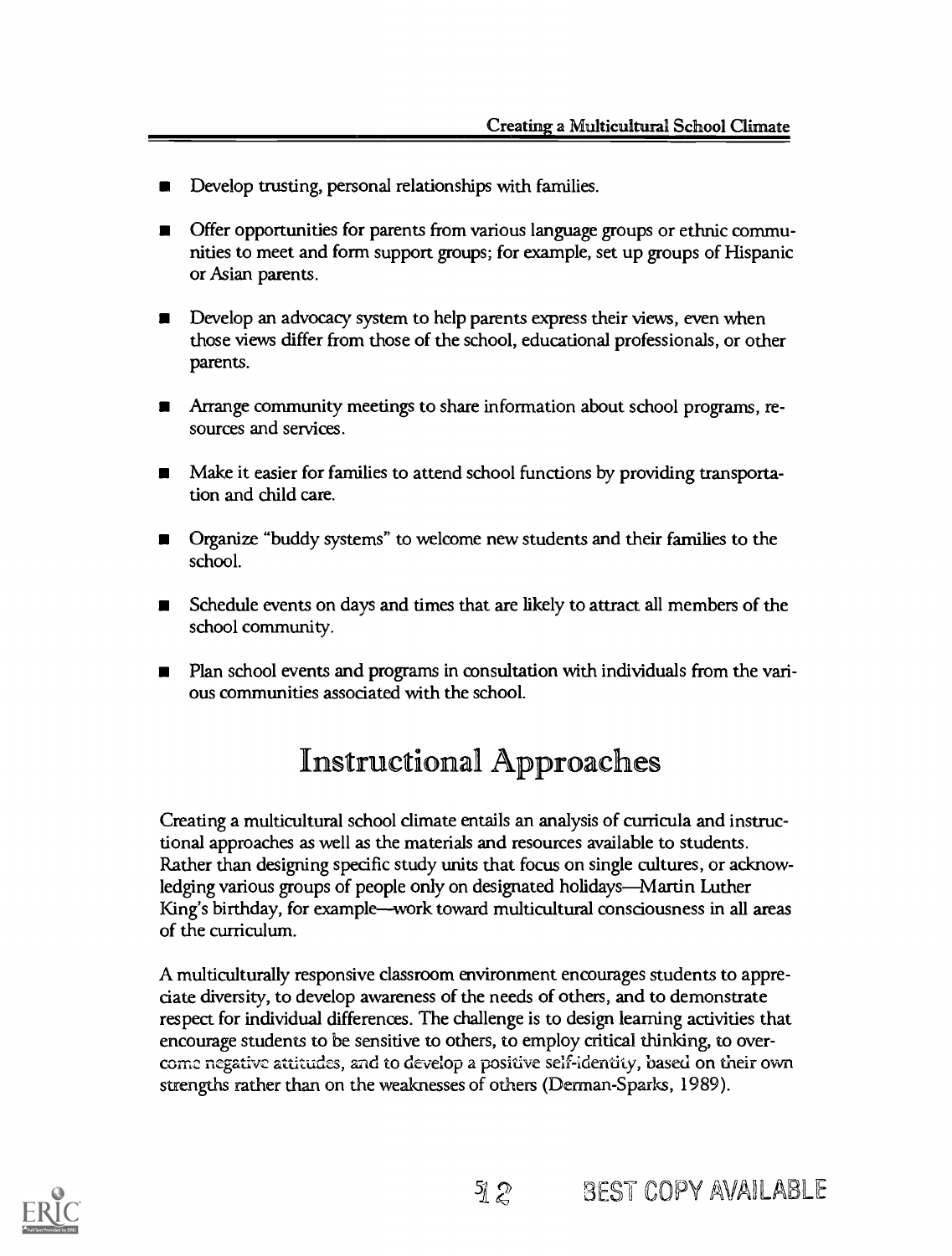#### Sharing Ideas

The following kinds of strategies can help schools create more inclusive curricula and instructional approaches.

- Create a family atmosphere in the classroom, encouraging students and teachers to share their accomplishments, fears and struggles in social, as well as academic, areas.
- Integrate study of the languages, history, customs, and perspectives of different peoples throughout the curriculum. For example, during language instruction, introduce words and signs from different languages (Mommy-Mami, Daddy-Papi, Grandpa-Abuelito, Grandma-Abuelita). Lessons dealing with foods or clothing should include ethnic dishes or costumes that are familiar to children from different backgrounds.
- Approach the study of holidays and historic events from the perspectives of all the peoples involved. For example, how do Native Americans see Thanksgiving? This approach can build students' understanding of various points of view and empower them to challenge accepted "facts." Use art, music, and movement to celebrate the creative elements of different cultures.
- Utilize learner-centered rather than teacher-directed classroom approaches. That is, involve students in the learning process through such interactive teaching strategies as cooperative learning and whole language approaches.
- Encourage students to use dialogue journals and other ways of sharing their experiences and relating new learning to their own experience and perspectives.
- Provide learning environments that are student-centered and supportive, getting students from a variety of cultures involved in shared learning experiences.
- Form planning groups of students and teachers to design thematic units that reflect issues and themes relevant to their lives.
- Encourage family and community members to participate in every aspect of the instructional program: Ask for parent volunteers to serve as classroom aides or field trip chaperons. Create opportunities for students to get to know many different kinds of people and learn about their similarities and differences.

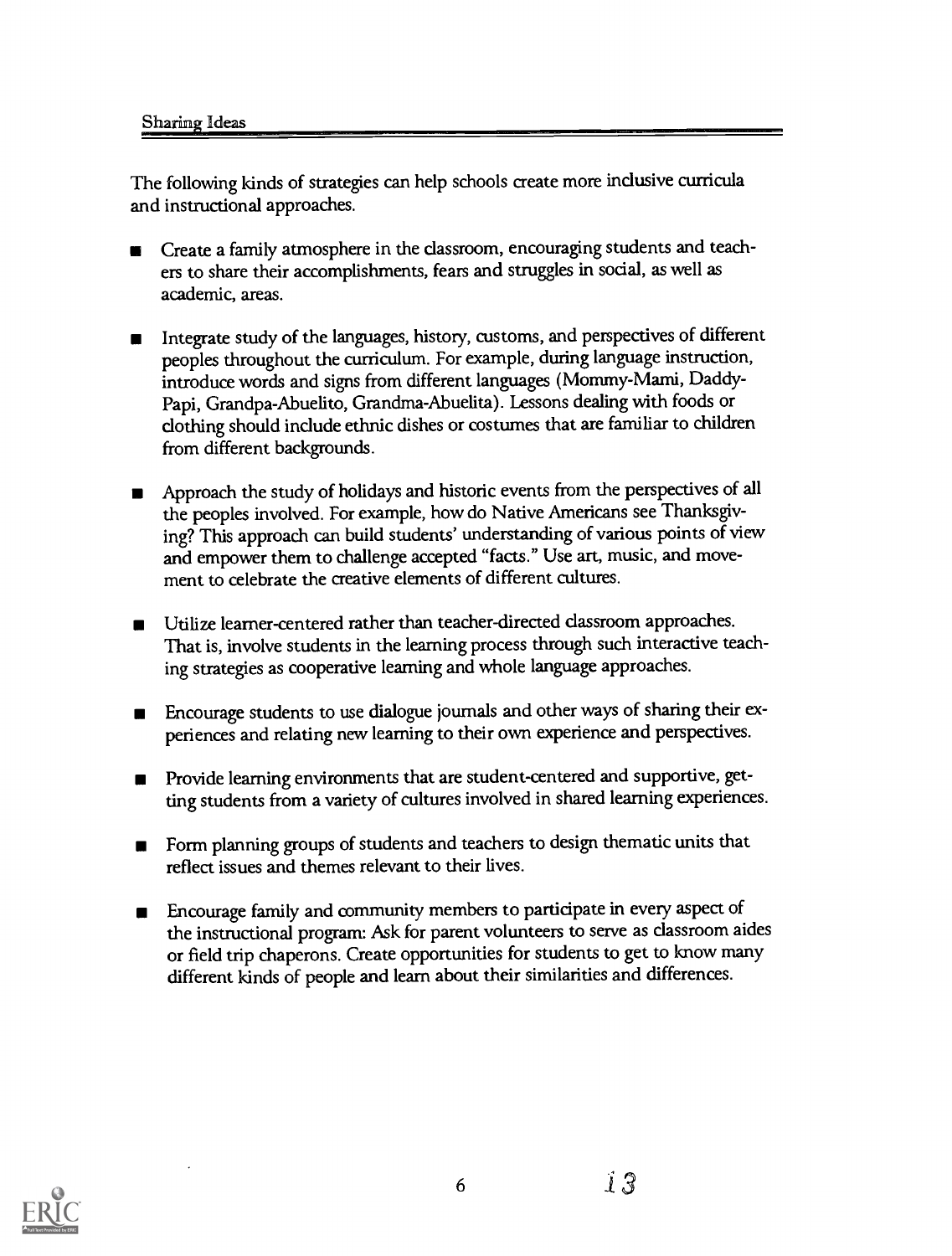## **Choosing Materials**

A well-designed classroom for deaf and hard of hearing learners is typically very stimulating, offering a variety of media and printed materials. A review of the books, posters, bulletin boards, art work, and instructional materials available in classrooms, the school library, and other areas can tell a lot about the extent to which a school accommodates the diverse backgrounds, lifestyles, and physical abilities and challenges of students and their families.

On the other hand, instructional materials should not be chosen solely for their cultural significance. Classroom materials must also have educational value and be appropriate to the ages, developmental stages, and interests of students (Saracho Spodek, 1983). Helpful classroom materials should offer the following features:

- Clear representations of individuals from diverse backgrounds and with a range of physical abilities.
- Accurate information about a wide variety of cultures and cultural groups.
- Presentations of experiences and issues that are both realistic and important to various groups of individuals.
- Accurate, non-stereotyped representations of individuals who are members of ethnic or cultural groups.
- Activities that encourage students to share information about each other and to find commonalities as well as differences. For example, students might make personal collages that include pictures of themselves and family members at various ages, their homes, places they have visited; and information about where they were born, foods and games they like, and other background material.

## Leadership Issues

While schools, by their very nature, tend to reflect the dominant culture, school leaders can transform their programs into culturally responsive places of learning. It requires a commitment to recruiting staff members from diverse backgrounds, assuring access to culturally and linguistically diverse students and their families, providing outstanding staff development, and building strong family and commu-

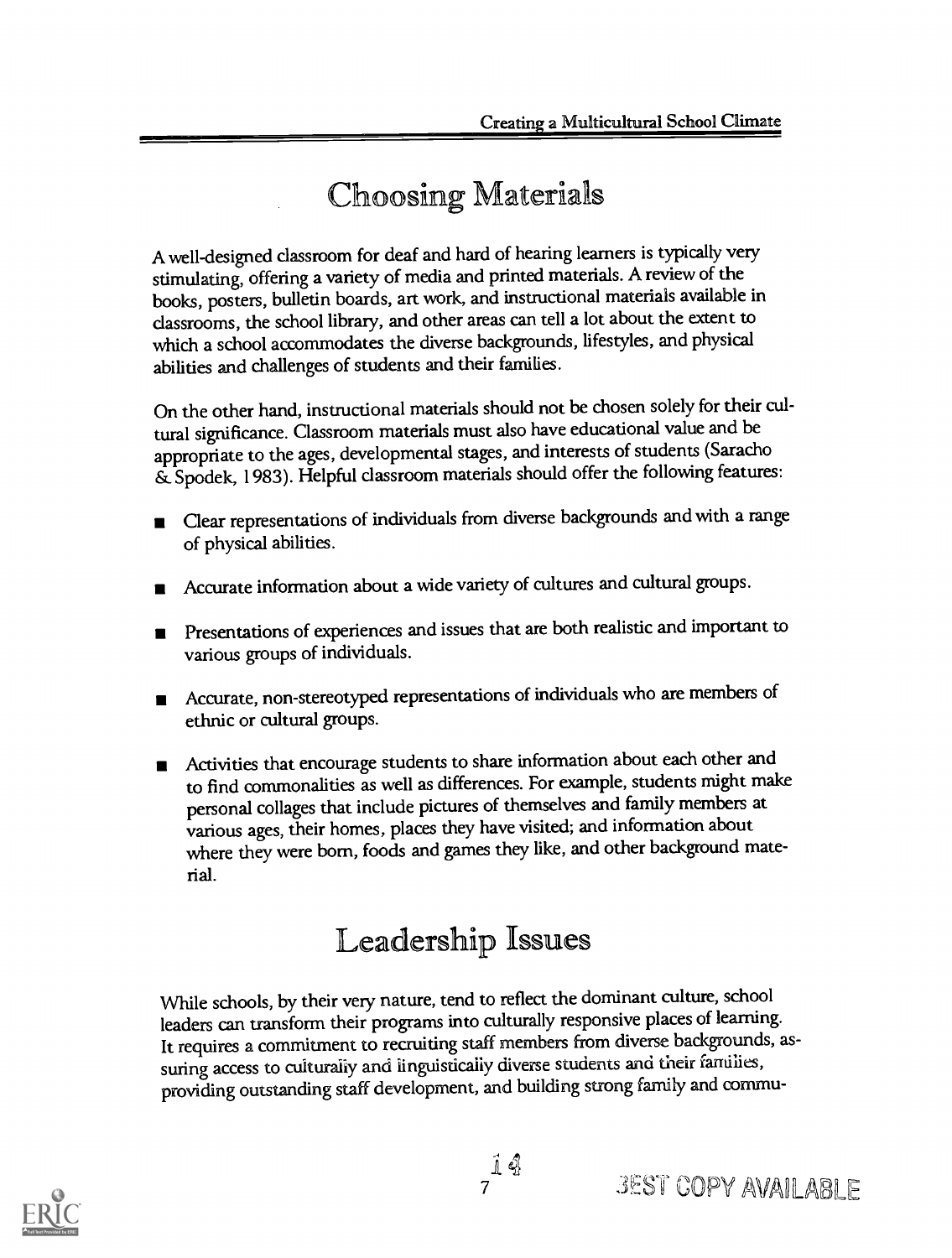nity relationships. Only the leaders of a school can insure a learning environment in which faculty members, curricula and instruction, materials, and school/community relationships combine to make everyone feel included.

- Actively recruit a diverse staff for every job in the school, including leadership г positions.
- Involve individuals from the community in all aspects of the school program.  $\blacksquare$
- Provide a systematic program of staff development to help employees acquire the attitudes, knowledge, and skills required for a culturally responsive program.
- Provide resources and support to insure that every communication from the school is accessible to all members of the community.
- Plan specific programs to foster appreciation of diversity.
- **Design and mandate equitable practices for student placement, assessment,** and participation in all school activities.

In attempting to create a responsive school environment for deaf and hard of hearing youngsters from every cultural background, educators must begin by examining their own views regarding the diversity of cultures children bring to school. Tom Humphries (1993) contends that a society that is reluctant to view children and adults who are deaf as bicultural may also be uncomfortable with the broader concept of multiculturalism.

Many schools are working to revise curricula and school philosophies to incorpoate Deaf studies and American Sign Language. A thoughtful approach to multicultural education for students who are deaf recognizes the interrelationships of Deaf Culture and Deaf Community, language, family, and the greater school community. Multicultural education and a cultural view of deaf children are not mutually exclusive, but rather part of the same vision of the world. Reform is always a gradual process. Schools play a vital role in creating a culturally diverse and inclusive environment that encourages every student to learn, thrive, and grow.



្រុ ភ្ល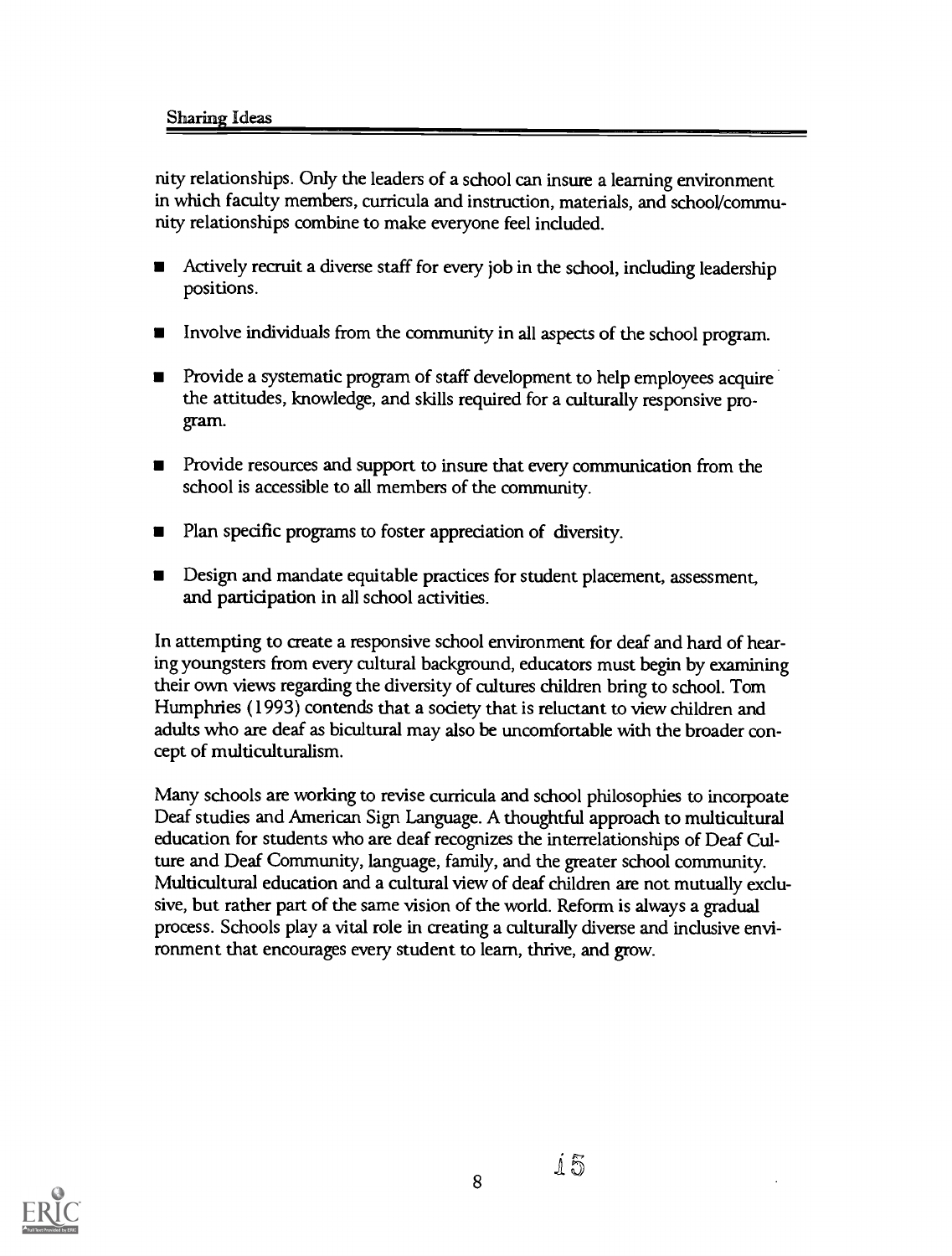### Resources for a Multicultural School Climate

#### **References**

Cohen, 0., Fischgrund, J., Redding, R, "Deaf Children from Ethnic and Racial Minority Backgrounds." In American Annals of the Deaf, 135, 1990.

Commission on Education of the Deaf, Toward Equality: Education of the Deaf. A report to the President and the Congress of the United States. U.S. Govt. Printing Office, Washington, D.C., 1988.

Derman-Sparks, L. & A.B.C. Task Force, Anti-Bias Curriculum: Tools for Empowering Young Children. Washington, DC: National Association for the Education of Young Children, 1989.

Fischgrund, J., Cohen, 0., & Clarkson, R, "Hearing Impaired Children in Black and Hispanic Families." In Families and Their Hearing Impaired Children. Edited by D. Atkins, Volta Review, 89(5), 1987.

Froschl, M., Colon, L., Rubin, E., Sprung, B., Including All of Us: An Early Childhood Curriculum about Disability. New York: Project Inclusive, Educational Equity Concepts, Inc., 1984.

Gemer de Garcia, B., "Diversity in Deaf Education: What Can We Learn from Bilingual and ESL Education?" In D. Martin and R. Mobley (eds.), Proceedings of First International Symposium on Teacher Education in Deafness. Washington, DC: Gallaudet University, 1992.

Henderson, D. & Henderschott, A., "ASL and the Family System." In American Annals of the Deaf, 136(4),1991.

Humphries, T., "Deaf Culture and Cultures." In K Christensen and G. Delgado, Multicultural Issues in Deafness. New York: Longman, 1993.

Johnson, RE., Liddell, S., Erting, C., Unlocking the Curriculum: Principles for Achieving Access in Deaf Education. Gallaudet Research Institute Working Paper 89-3. Washington, DC: Gallaudet University, 1989.



16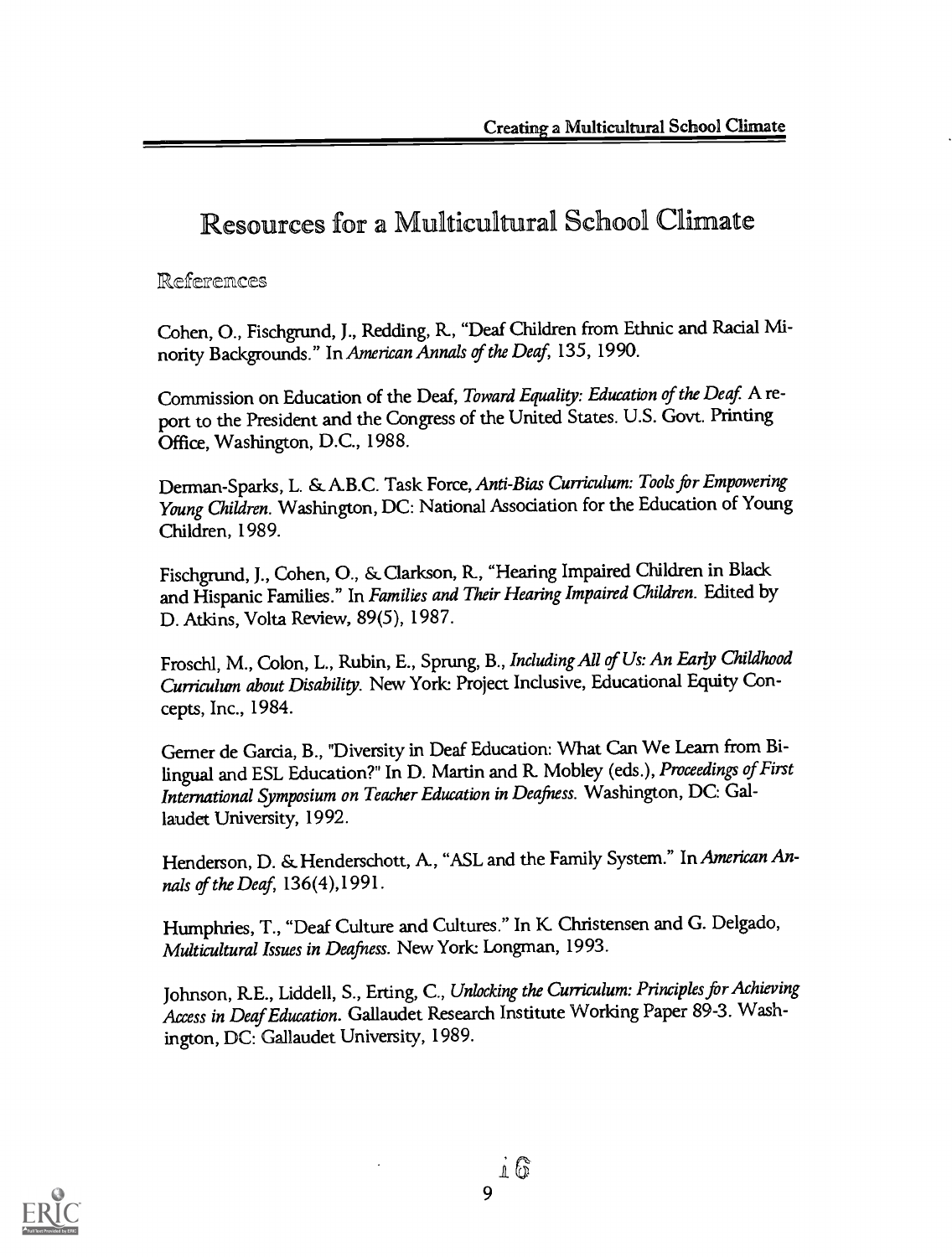Jordan, I.K., Pre-Convention Lecture, American Society for Deaf Children. Vancouver, British Columbia, June 1990.

Lynch, E. & Hanson, M., Developing Cross-Cultural Competence: A Guide for Working with Young Children and Their Families. Baltimore, MD: Paul H. Brookes Publishing Co., 1992.

Saracho, 0., & Spodek, B., (eds.), Understanding the Multicultural Experience in Early Childhood Education. Washington, DC: National Association for the Education of Young Children., 1983.

Schildroth, A., & Hotto, S., "Inclusion or Exclusion: Deaf Students and the Inclusion Movement." In American Annals of the Deaf. 139, 1994.

### Suggested Readings for Teachers

Abrams, M. (ed.) Lessons for Today: Diversity, Responsibility, Maturity (a collection of articles from Perspectives in Education and Deafness). Washington, DC: Gallaudet University Pre-College Programs, 1994.

Banks, J.A., Teaching Strategies for Ethnic Studies (5th edition). Needham Heights, MA: Allyn and Bacon, 1991.

Banks, JA, (1994). 'Transforming the Mainstream Curriculum." In Educational Leadership, 51(8), 1994.

Barquet, N., "Changing the Culture of American Schools: Creating a New Social Paradigm." In Equity Coalition, 2(1), 1991.

Benedict, S., & Carlisle L. (eds.) Beyond Words: Picture Books for Older Readers and Writers. Portsmouth, NH: Heineman, 1992.

Bigelow, B. et al (eds.) (1994). Rethinking Our Classrooms. Milwaukee, WI: Rethinking Schools, Ltd.

Christensen, KM. & Delgado, G.L., Multicultural Issues in Deafness. White Plains, NY: Longman, 1993.

Clark, L., Dewolf, S. & Clark, C., 'Teaching Teachers to Avoid Having Culturally Assaultive Classrooms." In Young Children, July, 1992.

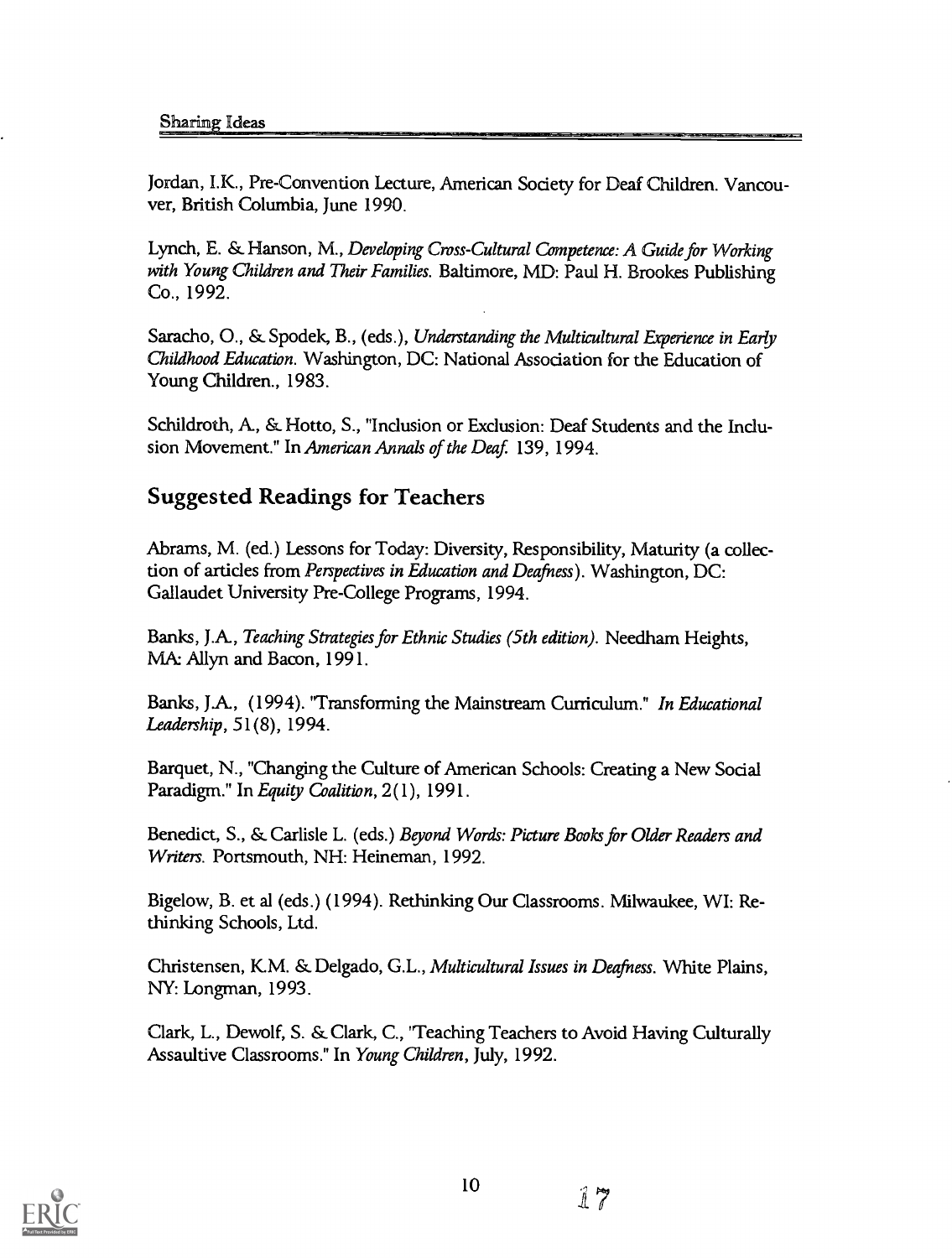Cochran-Smith, M., & Lytle, S.L., "Interrogating Cultural Diversity: Inquiry and Action." In Journal of Teacher Education, 43(2), 1992.

Cohen, O., Fischgrund, J., & Redding, R., "Deaf Children from Ethnic, Linguistic and Racial Minority Backgrounds." In American Annals of the Deaf, 135 (2), 1990.

Cole, R (ed.) (1995). Educating Everyone's Children. Alexandria, VA: Association for Supervision and Curriculum Development.

Dean, AV., Salend, S.J., &\_ Taylor, L., "Multicultural Education: A Challenge for Special Educators." In Teaching Exceptional Children, 26(1), 1993.

Dillard, C., "Beyond Supply and Demand: Critical Pedagogy, Ethnicity and Empowerment in Recruiting Teachers of Color." In Journal of Teacher Education, 45(1), 1994.

Elrich, M., 'The Stereotype Within." In Educational Leadership, 51(8), 1994.

Finders, M., & Lewis, C., "Why Some Parents Don't Come to School." In Educational Leadership, 51(8), 1994.

Gemer de Garcia, B. A (1995). ESL applications for Hispanic deaf students. Bilingual Research Journal, 19 (3&4), 452-467.

Gemer de Garcia, B. A (1995). Communication and language use in Spanishspeaking families with deaf children. In C. Lucas (Ed.) Sociolinguistics in Deaf communities, Volume I. Washington, DC: Gallaudet Press.

Gossman, H., "Meeting the Needs of All Children: An Indian Perspective." In Exchange, June, 1989.

Gragg, V., "Every Child Can Succeed Academically." In Perspectives in Education and Deafness, 11/1, 1992.

Guild, P., "The Culture/Learning Style Connection." In Educational Leadership, 51(8), 1994.

Hairston, E., & Smith, L., Black and Deaf in America: Are We That Different? Silver Spring, MD: T.J. Publishers, 1983.

Hale, J., "The Transmission of Cultural Values to Young African American Children." In Young Children, Sept., 1991.

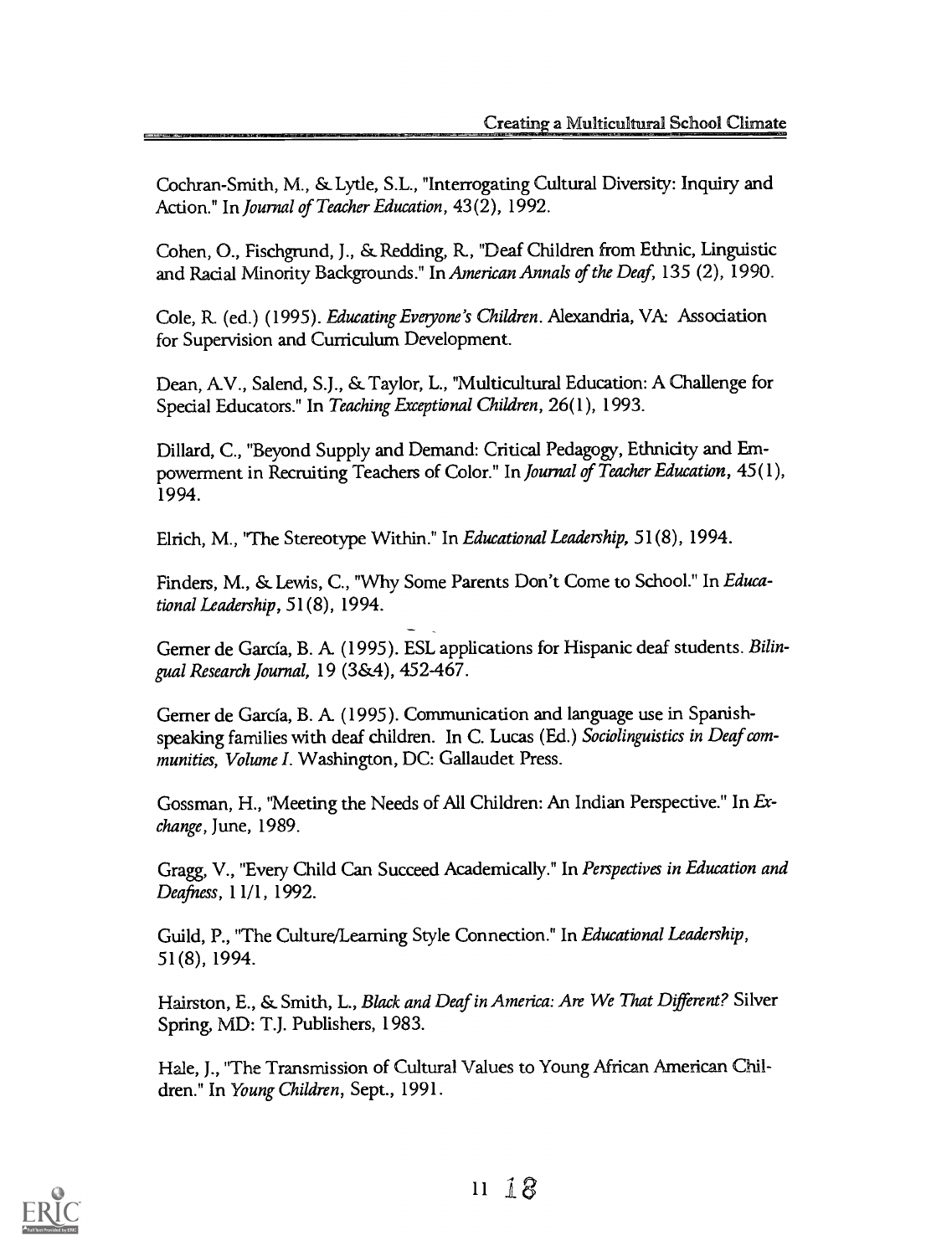Harris, V. J., "Multicultural Curriculum: African American Children's Literature." In Young Children, Jan., 1991.

Harry, B., Cultural Diversity, Families, and the Special Education System: Communication and Empowerment. New York, NY: Teachers College Press, 1992.

Homer, P., "Celebrating Diversity Across the Curriculum." In Perspectives in Education and Deafness. 11(5), 1993.

Ladson-Billings, G., "What Can We Learn From Multicultural Education Research." In Educational Leadership, 51(8), 1994.

Linn, E., (1991). 'The Checklist: How Equitable Is Your School Culture?" In Equity Coalition, Winter, 1991 (especially useful for administrators).

Martin, J., & Prickett, H., "Black Deaf Children: Culture and Education." In Perspectives in Education and Deafness, Mar/Apr, 1992.

McDiarmid, G.W., "What to Do about Differences? A Study of Multicultural Education for Teacher Trainees in the Los Angeles Unified School District." In Journal of Teacher Education, 43(2), 1992.

Merti, B., Understanding the Holocaust. Portland, ME: J. Weston Walsh Publishers, 1982.

Nieto, S. (1996). Affirming Diversity (2nd edition). White Plains, NY: Longman.

Osa, 0. (Ed.) (1995). The all white of children's hooks and African American children's literature. Trenton, NJ: Africa World Press.

Scarella, R., Teaching Language Minority Children in the Multicultural Classroom. Englewood Cliffs, NJ: Prentice Hall, 1990.

Slapin, B., & Seale, D. (eds.), Through Indian Eyes: The Native Experience in Books for Children. Philadelphia, PA: New Society Publishers, 1992.

Sleeter, C. E., "Restructuring Schools for Multicultural Education." In Journal of Teacher Education, 43(2), 1992.

Taylor, T. (1995). Promoting cultural diversity and cultural competency. Washington, DC: Georgetown University Child Development Center.

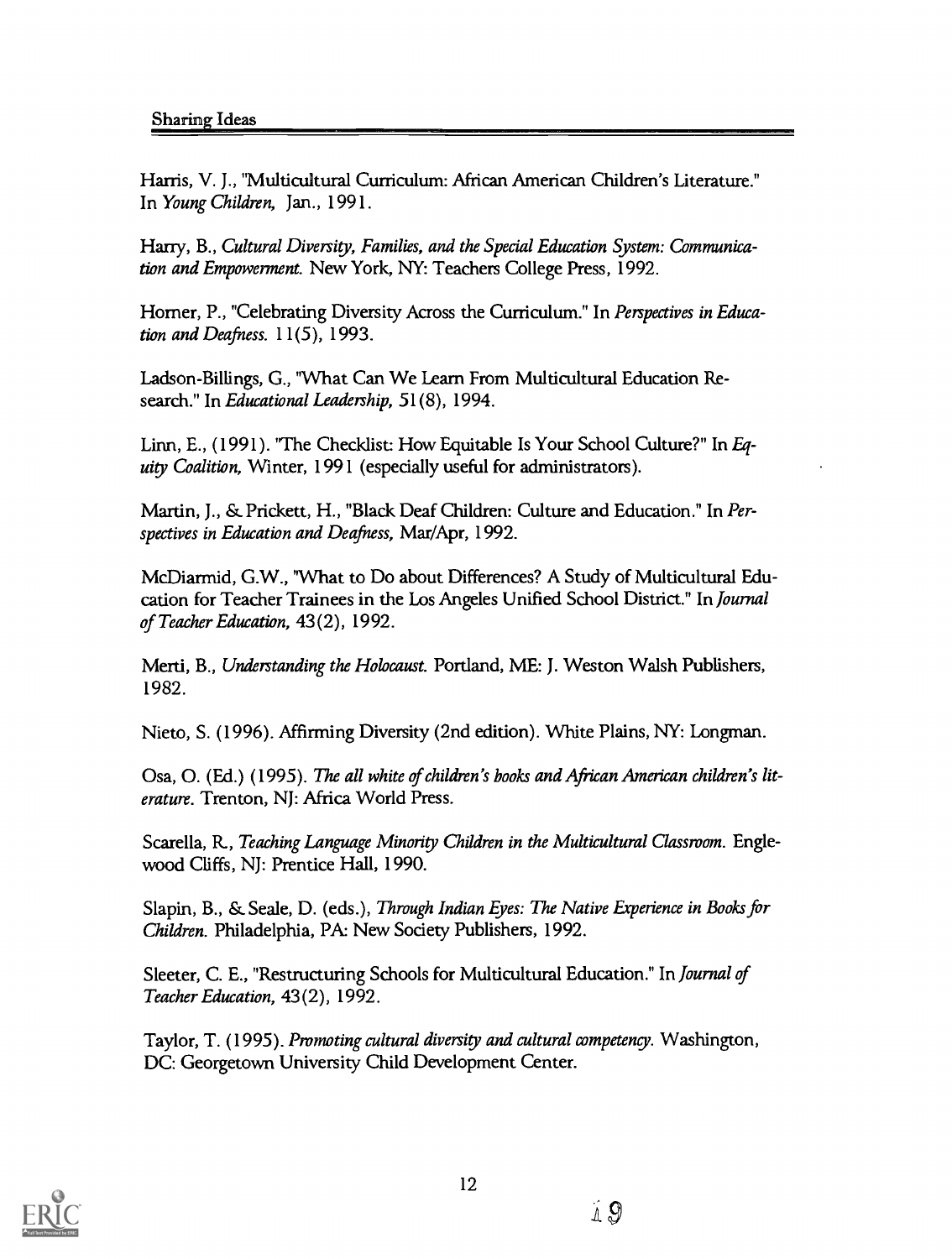Tiedt, P.L., & Tiedt, I.M., Multicultural Teaching: A Handbook of Activities, Information and Resources. Boston, MA: Allyn and Bacon, 1988.

Wass Van Ausdall, B., "Books Offer Entry into Understanding Cultures." In Educational Leadership, 51(8), 1994.

### Books for Students

Grades K-3

Chocolate, D., On the Day I Was Born. New York: Scholastic, 1995.

Cisneros, S., Hairs/Pelitos. New York: Alfred A. Knopf, 1994.

Dooley, N., Everybody Cooks Rice. New York, NY: Scholastic, 1991.

Garland, S., The Lotus Seed. San Diego, CA: Harcourt Brace, 1993.

Isadora, R, At the Crossroads. New York, NY: Scholastic, 1991.

Knight, M.B., Welcoming Babies. Gardiner, Maine: Tilbury House, 1994.

Moore, D., Good Morning. New York: Harper Collins, 1994.

Moore, D., Good Night. New York Harper Collins, 1994.

Morris, A., Bread Bread Bread. New York: Lothrop, Lee & Shepard, 1989.

Grades 2-5

Dorros, A., Tonight Is Carnival. New York, NY: Dutton, 1991. (Also available in Spanish: Por Fin Es Carnival).

Gordon, G., My Two Worlds. New York, NY: Clarion Books, 1993.

Levine, E., I Hate English! New York, NY: Scholastic, 1989.

Surat, M.M., Angel Child, Dragon Child. New York, NY: Scholastic, 1983.

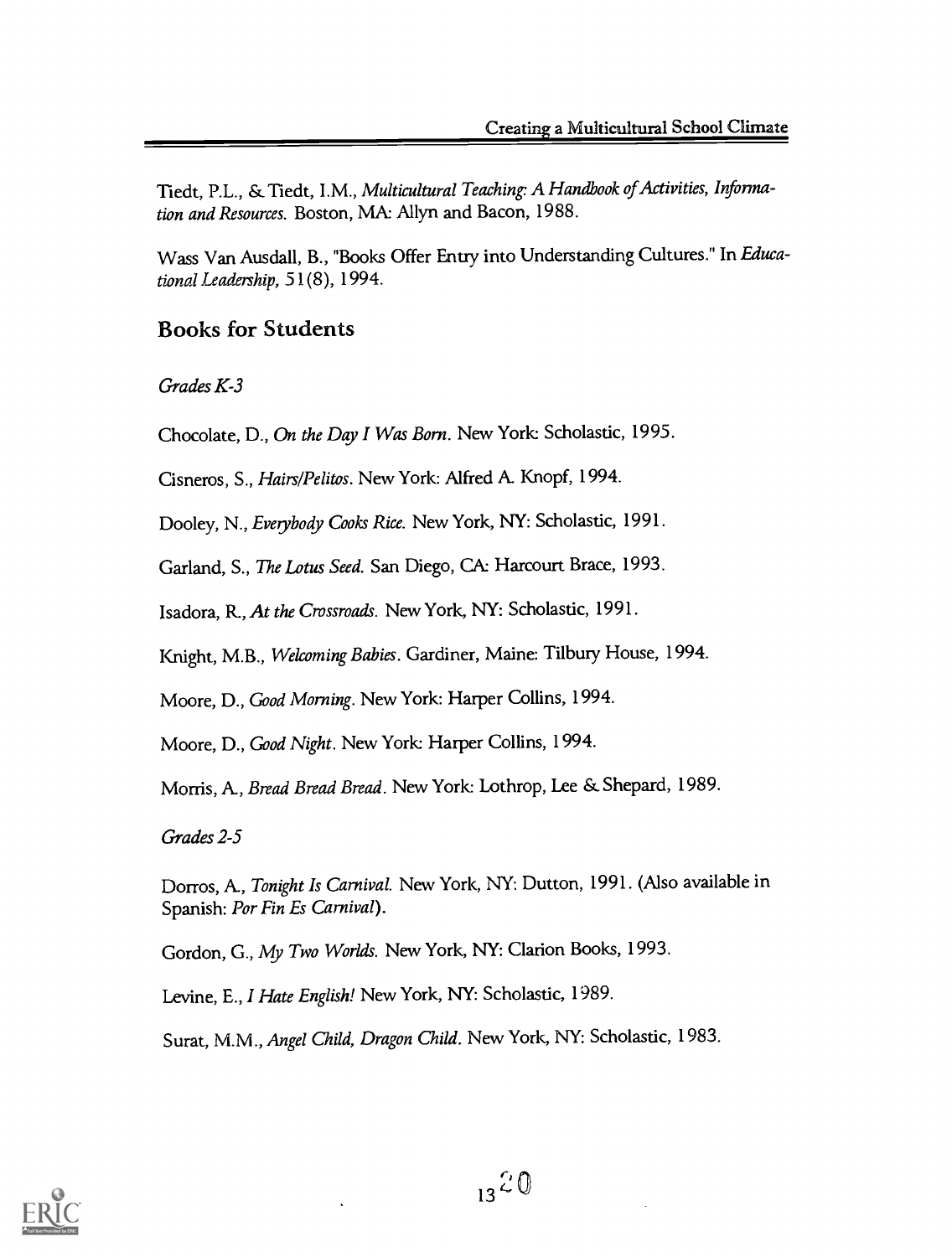Grades 3-8

Ancona, G., Fiesta U.S.A. New York: Lodestar, 1995.

Ancona, G., Powwow. San Diego: Harcourt, Brace, Jovanovich, 1993.

Bunting, E., Smoky night. San Diego: Harcourt Brace, 1994.

Cha, D., Dia's story cloth: The Hmong people's journey of freedom. New York: Lee & Low, 1996.

Chocolate, D., Kente colors. New York: Walker & Co., 1996.

Dorros, A, Isla.. New York: Dutton, 1995.

Dorros, A, Abuela. New York: Dutton, 1991.

Garza, C., Family Pictures (Cuadros de familia). San Francisco: Children's Book Press, 1990.

Hoyt-Goldsmith, D., Day of the Dead: A Mexican American Celebration. New York: Holiday House, 1994.

Knight, M.B., Who Belongs Here? An American Story. Gardiner, ME: Tilbury House, 1993.

Krull, K., Wilma unlimited: How Wilma Rudolph became the world's fastest woman. San Diego: Harcourt Brace, 1996.

Lawrence, J., The Great Migration. New York, NY: Museum of Modem Art, 1992.

Lee, J., Silent Lotus. New York: Farrar, Straus & Giroux, 1991.

Pinkney, A D., Seven candles for Kwanzaa. New York: Dial, 1993.

Zapater, B., Three Kings' Day. Cleveland, Ohio: Modem Curriculum Press, 1992.

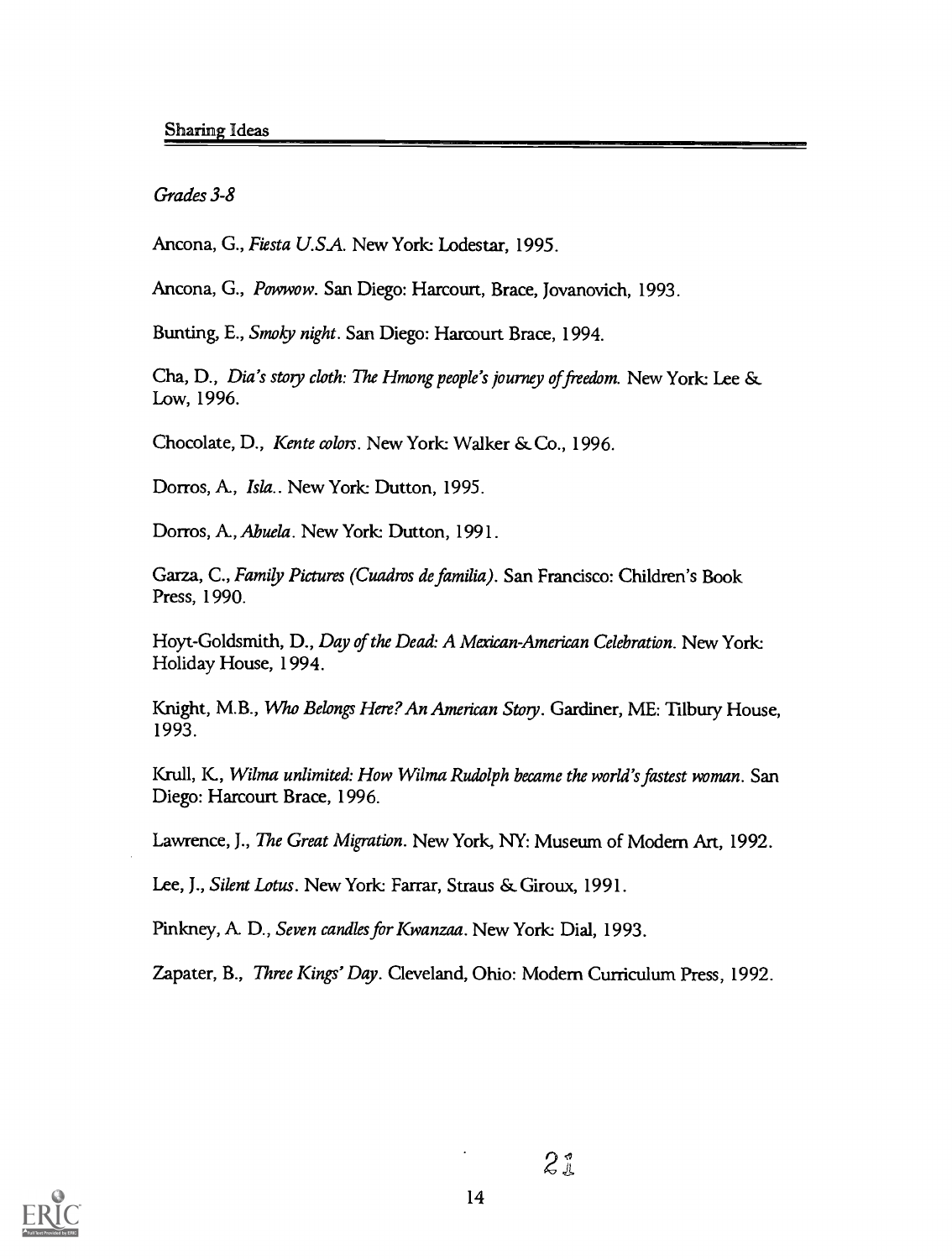Grades 9-12

Altman, S., Extraordinary Black Americans. Chicago: Childrens Press, 1989.

Ashby, R. & Ohm, D. G. (Eds.), Herstory: Women Who Changed the World. New York: Viking, 1995.

Avery, S. St Skinner, L., Extraordinary American Indians. Chicago: Childrens Press, 1992.

Hoobler, D. & Hoobler, T., The Chinese American Family Album. New York: Oxford University Press, 1994.

Hoobler, D. & Hoobler, T., The Irish American Family Album. New York: Oxford University Press, 1995.

Hoobler D. & Hoobler, T., The Italian American Family Album. New York: Oxford University Press, 1994.

Hoobler, D. & Hoobler, T., The Jewish American Family Album. New York: Oxford University Press, 1995.

Hoobler, D. & Hoobler, T., The Mexican American Family Album. New York: Oxford University Press, 1994.

King, C. & Osborne, L.B., Oh freedom! Kids talk about the Civil Rights Movement with the people who make it happen. New York: Knopf, 1997.

McKissack, P. & McKissack ,F., Christmas in the Big House, Christmas in the Quarters. New York: Scholastic, 1994.

Sinnott, S., Extraordinary Hispanic Americans. Chicago: Childrens Press, 1991.

Sinnott, S., Extraordinary Asian Americans. Chicago: Childrens Press, 1993.

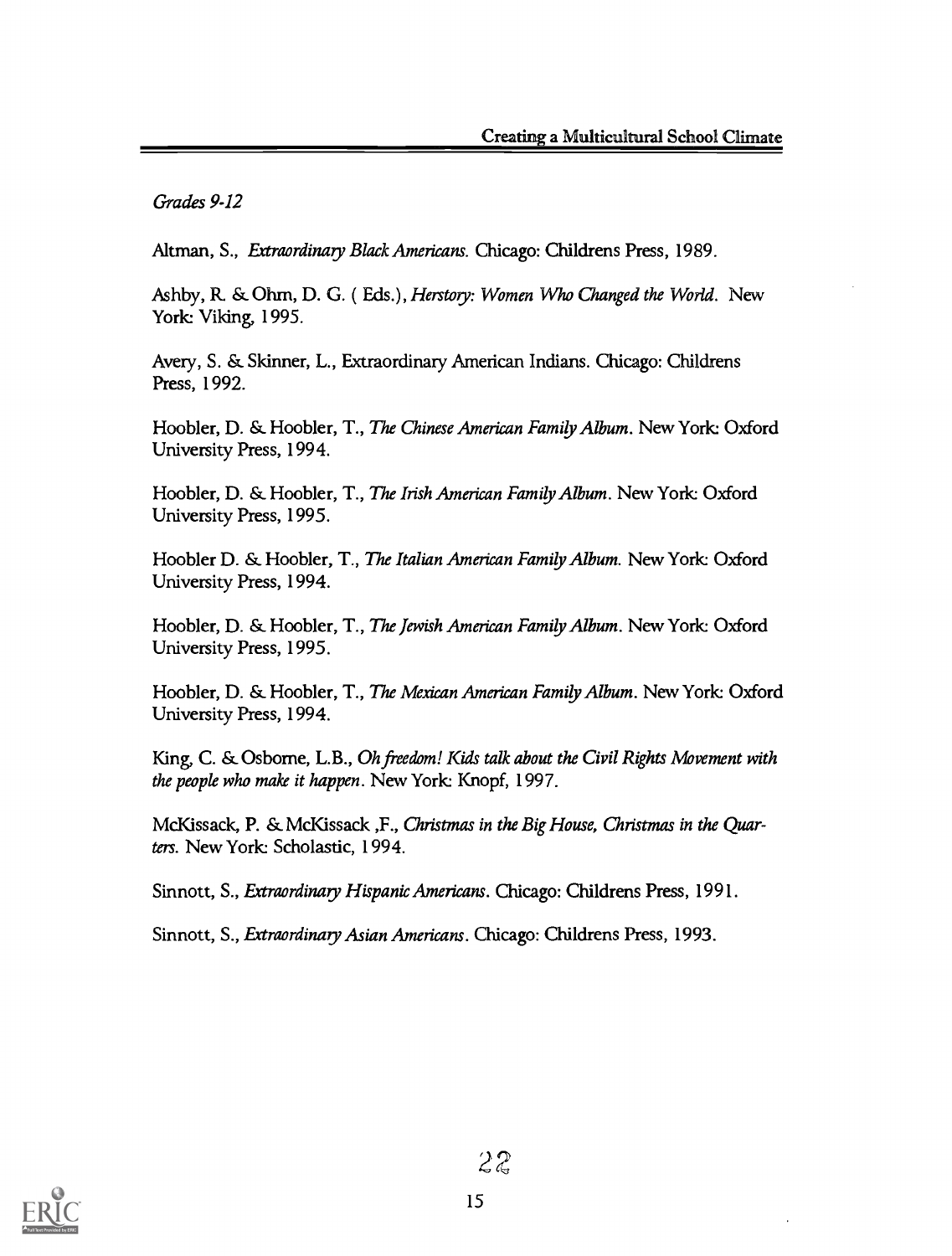### Instructional Guides and Handbooks

Clegg, L.B., Miller, E. & Vanderhoof, W., Celebrating diversity: A multicultural resource. Albany, NY: Delmar, 1994.

Davidman, L. & Davidman, P.T., Teaching with a Multicultural Perspective. White Plains, NY: Longman, 1994.

Day, F.A.., Multicultural Voices in Contemporary Literature. Portsmouth, NH: Heinemann, 1994.

Derman-Sparks, L., & ABC Task Force, Anti-Bias Curriculum: Tools for Empowering Young Children. Washington, DC: National Association for the Education of Young Children, 1989.

Froschl, M., Colon, L., Rubin, E., Sprung, B., Including All of Us: An Early Childhood Curriculum about Disability. New York: Project Inclusive, Educational Equity Concepts, Inc., 1994.

Goss, L. & Goss C., It's Kwanzaa Time! New York Putnam Books, 1995.

Harris, V.J., Teaching multicultural literature in grades K-8. Norwood, MA: Christopher-Gordon, 1993.

Knight, M.B., Talking Walls. Gardiner. ME: Tilbury House, 1992. (Also available in Spanish: Los paredes hablan.)

Knight, M.B. & Chan, T.V., Talking Walls Activity Guide. Gardiner, ME: Tilbury House, 1992.

Knight, M.B., Talking Walls: The stories continue. Gardiner, ME: Tilbury House, 1996. (Also available in Spanish: Los paredes habla: Cuentan más historias.)

Knight, M.B., Who Belongs Here? An American Story. Gardiner, ME: Tilbury House, 1993. (Also available in Spanish: ¿ Quien es de aqui?. Una historia Americana.)

Knight, M.B. & Chan, T.V, Who Belongs Here? Activity Guide. Gardiner, ME: Tilbury House, 1994.

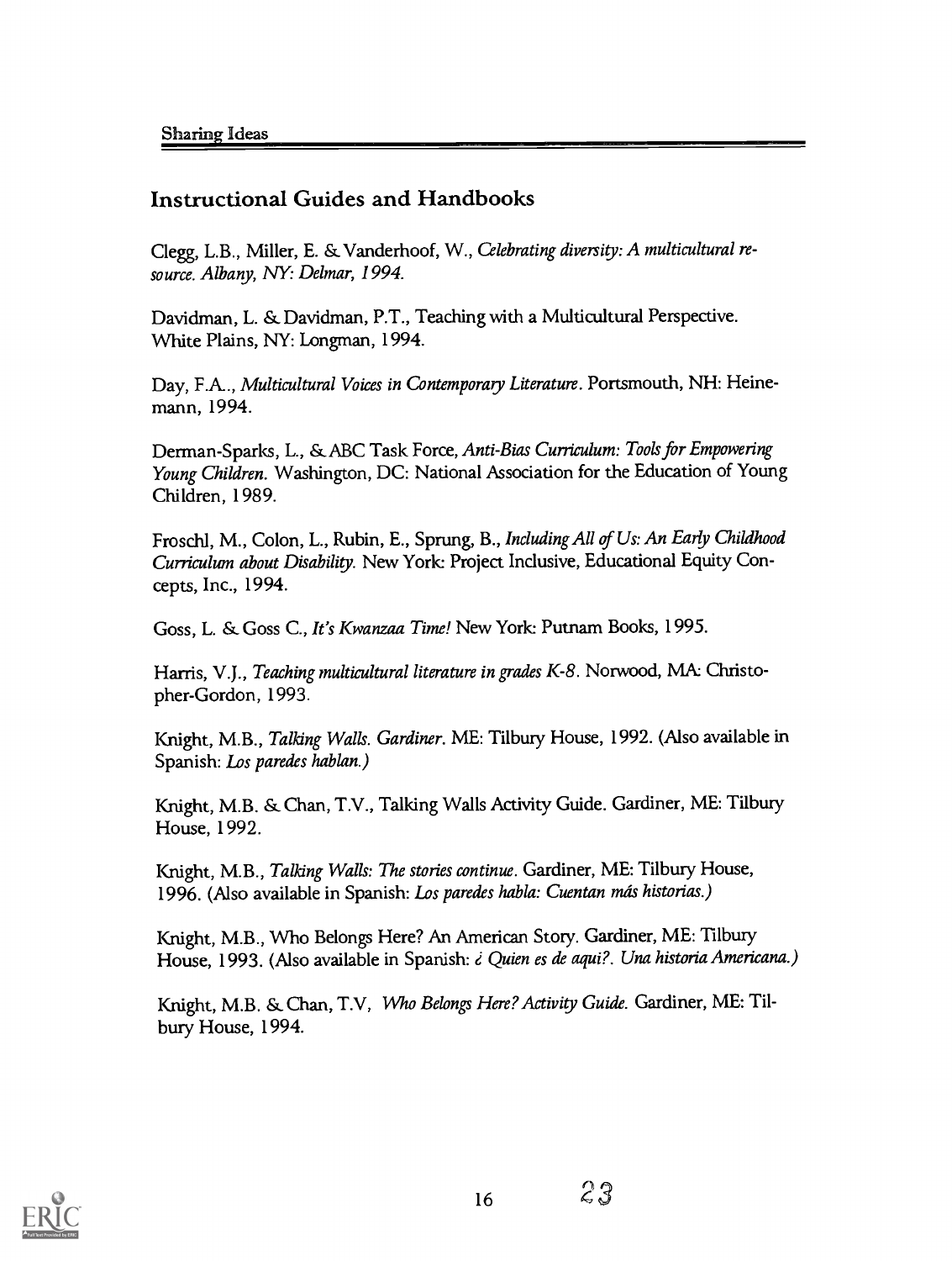Lynch, E., & Hanson, M., Developing Cross-Cultural Competence: A Guide for Working with Young Children and Their Families. Baltimore: Paul H. Brookes Publishing Co., 1992.

Menkart, D., Multicultural Education: Strategies for Linguistically Diverse Schools and Classrooms. Washington, DC: NCBE Program Information Guide Series, National Clearinghouse for Bilingual Education, 16, 1993.

Miller-Nomeland, M., & Gillespie, S., Kendall Demonstration Elementary School Deaf Studies Curriculum Guide. Washington, DC: Gallaudet University Pre-College Programs, 1993.

Moll, P. B., African American story books and activities for all children (2nd edition). Tampa, Fl: Hampton Mae Institute, 1994.

Novas, Himilce, Everything You Need to Know about Latino History. New York: Penguin, 1994.

Odean, K., Great books for girls. New York: Ballantine, 1997.

Presilla, Maricel, Feliz Nochebuena, Feliz Navidad. New York: Henry Holt, 1994.

Ramirez, G. and Ramirez, J.L., Multiethnic Children's Literature. Albany, NY: Delmar, 1994.

Reissman, R., The Evolving Multicultural Classroom. Alexandria, VA: Association for Supervision and Curriculum Development, 1994.

Rochester City School District, The People's Voice: Puerto Rico Culture and History. Rochester, New York: People's Publishing Group. Also available: The People's Voice: Dominican Culture and History and The People's Voice: Cuba Culture and History, 1993.

Richard-Amato, PA, & Snow, MA, The Multicultural Classroom: Readings for Content Area Teachers. White Plains, NY: Longman, 1992.

Schwartz, Linda, The Hispanic Question Collection. Santa Barbara, CA: The Learning Works, 1994.

Zaslavsky, C., The multicultural math classroom: Bringing in the world. Portsmouth, NH: Heinemann, 1996.

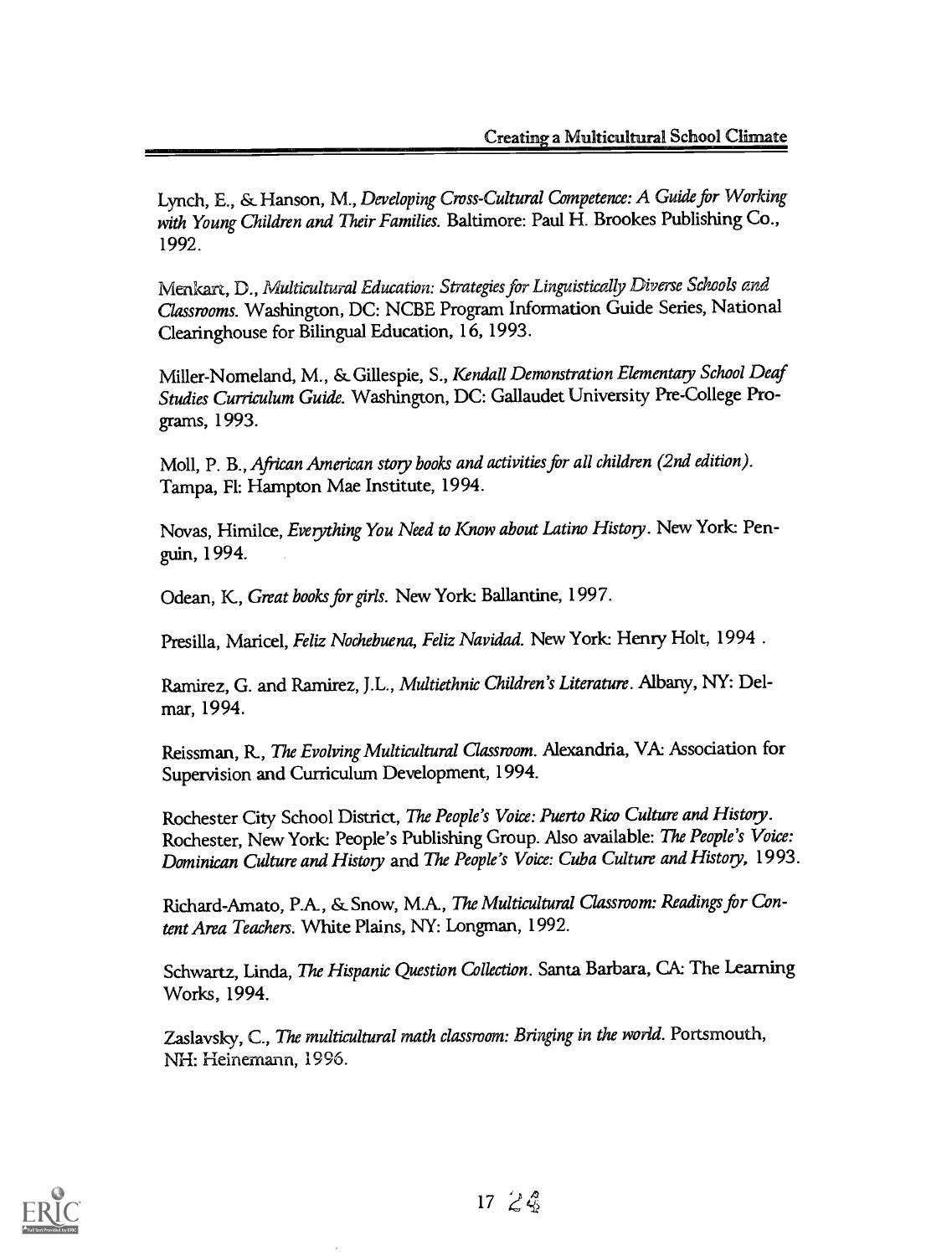### World Wide Web Resources

The World Wide Web (WWW) is a rapidly expanding source of resources that are particularly valuable for educators. Website addresses frequently change and resources are constantly updated but these are good starting places.

### Deaf: General and Multicultural

ASHA American Speech-Language-Hearing Association - Multicultural Issues Page: http://www.asha.org/multcult.htm

Deaf World Web: http://deafworldweb.org/

Deaf Resources Library: http://pantheon.yale.edu/~nakamura/deaf/

Multicultural Deaf Web Site: http://www.gallaudet.edu/~bgernerd/

### Multicultural Education

Andersen Schools of Many Voices Multicultural Laboratory Demonstration Site-Other Cultural World Wide Web Sites http://www.mpls.k12.mn.us/MCGFDA/mcgfda.page13.htrn1

Eric Clearinghouse On Teaching And Teacher Education - Internet-based Diversity Resources: http://www.ericsp.org/intdiv.html

History/Social Studies Web Site for K-12 Teachers -Diversity Sources: http://www.execpc.com/~dboals/boals.html

How To Choose The Best Multicultural Books:http://place.scholasticcom/instructor/hot/multicultural.htm

Multicultural Pavilion, University of Virginia: http://curry.edschool.Virginia. EDU: 80 /go /multicultural/

The Web Of Culture: http://www.worldculture.com/

### African American

African African/African-American Interest: http://pages.prodigy.corn/DC/kenyaoa/AfrAmInterest.html



 $25$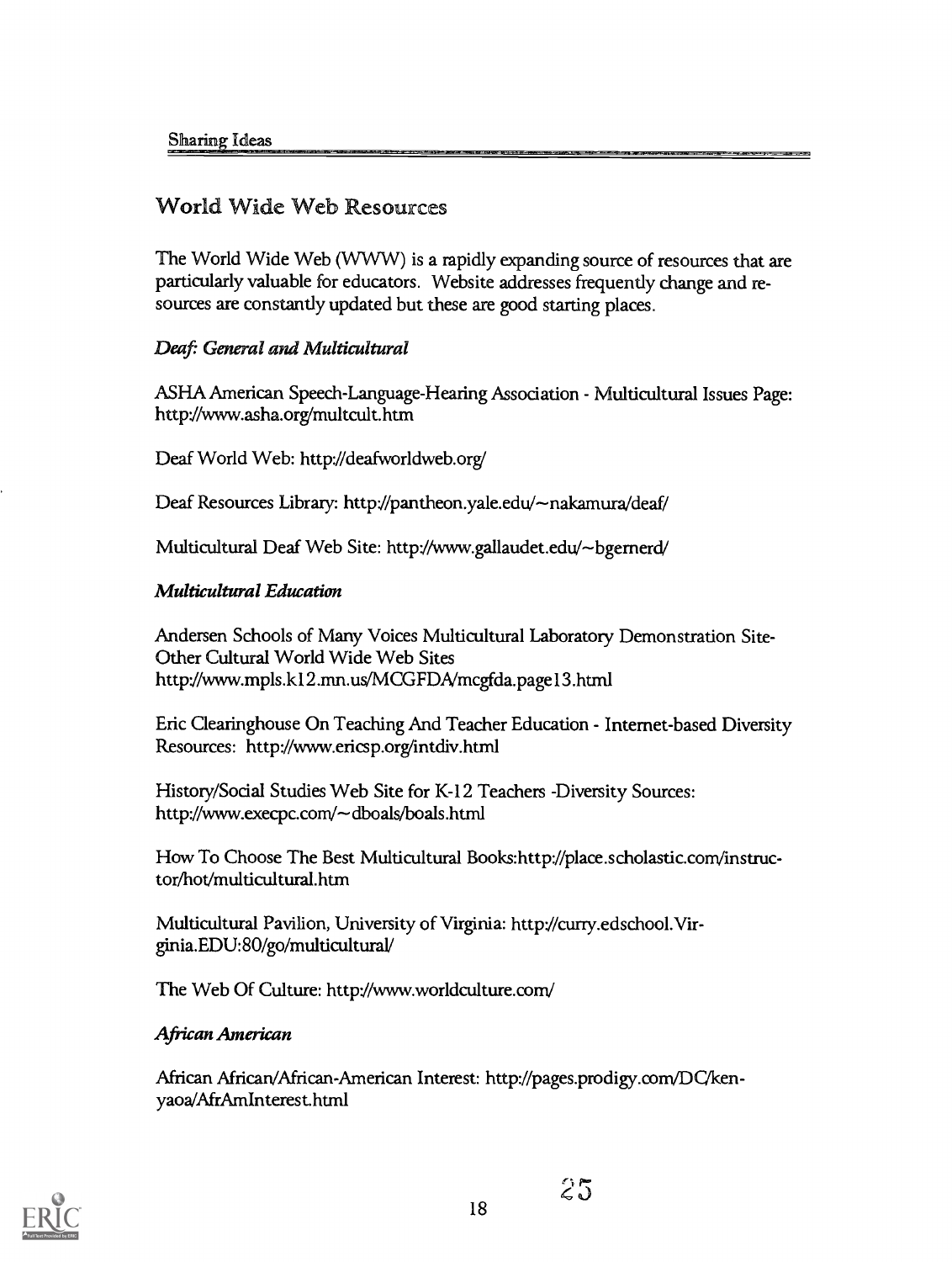Kwanzaa Information Center: http://www.melanet.com/kwanzaa/

### Hispanic/Latino

Chicano-Latino Net: http://latino.sscnet.ucla.edu/

The Hispanic/Latino Telaraña : http://www.latela.com/

Native American

Native American Sites: http://www.pitt.edu/~lmitten/indians.html -

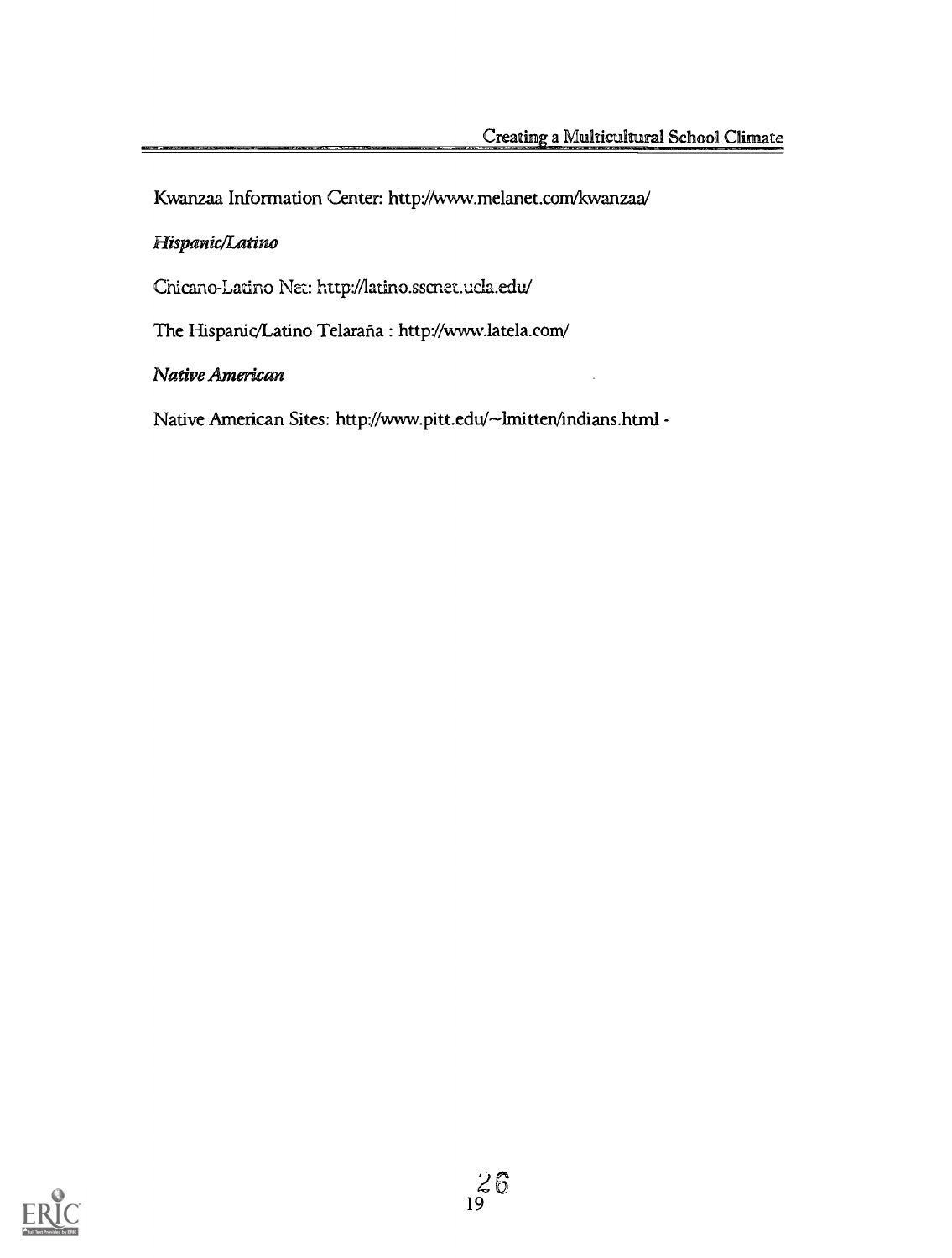The Laurent Clerc National Deaf Education Center's "Sharing Ideas" series includes a variety of short papers of interest to parents and teachers of deaf children, researchers, school administrators, support service personnel, and policy makers. These widely disseminated works cover a broad range of timely topics--from the results of research to descriptions of innovative teaching strategies -with a focus on improving the quality of education for children who are deaf or hard of hearing.

Readers are encouraged to copy and disseminate this paper! You may also download the entire paper from the World Wide Web. (See title page for details.)

The Laurent Clerc National Deaf Education Center is comprised of two federally mandated demonstration schools for students from birth through age 21 who are deaf. Located on the campus of Gallaudet University, these schools work in collaboration with a national network of exemplary programs and professionals to identify, research, develop, evaluate, and disseminate innovative curricula, materials, educational strategies, and technologies for students who are deaf or hard of hearing. The Clerc Center also provides training and technical assistance to families and programs throughout the United States, and serves as a model Individualized educational program, working in close partnership with its students and their families.



l a serie de

Gallaudet University Laurent Clerc National Deaf Education Center Working for Deaf and Hard of Hearing Children Throughout the United States

ISBN 0-88095-210-5